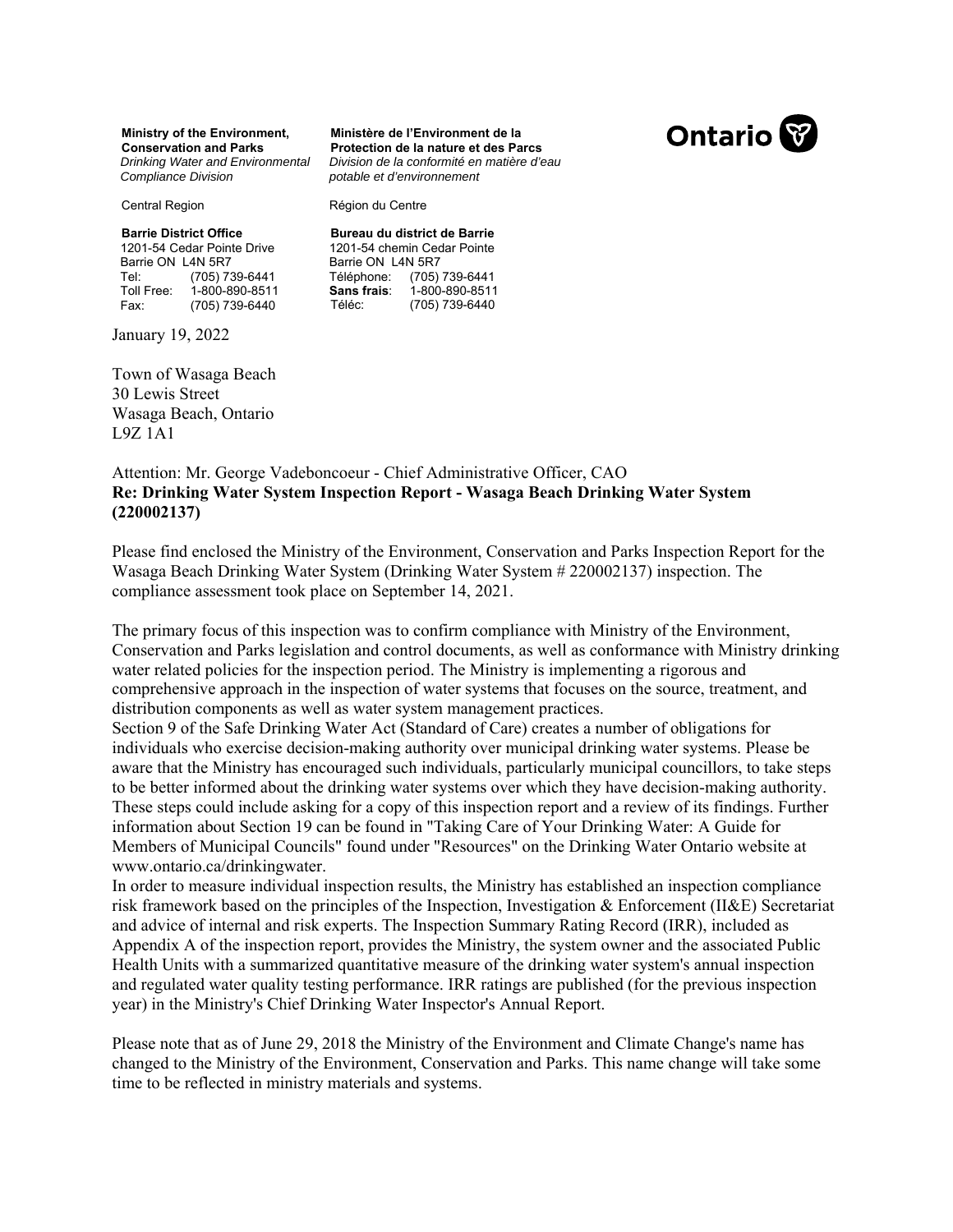If you have any questions or concerns regarding the rating, please contact Sheri Broeckel, Drinking Water Program Supervisor, at 705-716-3712.

If you have any questions or concerns regarding this inspection report, please contact the undersigned.

Sincerely,

Darren Haines Drinking Water Inspector/ Provincial Officer Ministry of the Environment, Conservation and Parks Barrie District Office (705) 733-4513 (cell) (705) 739-6350 (Fax) darren.haines@ontario.ca

CC Simcoe Muskoka District Health Unit (water@smdhu.org) Christina Weider, Simcoe Muskoka District Health Unit Kevin Lalonde, Town of Wasaga Beach, Director of Public Works Richard Eagle, OCWA, Operations Manager Kristen Tilotta, OCWA, Process Compliance Technician Barrie District Office File, Ministry of the Environment, Conservation and Parks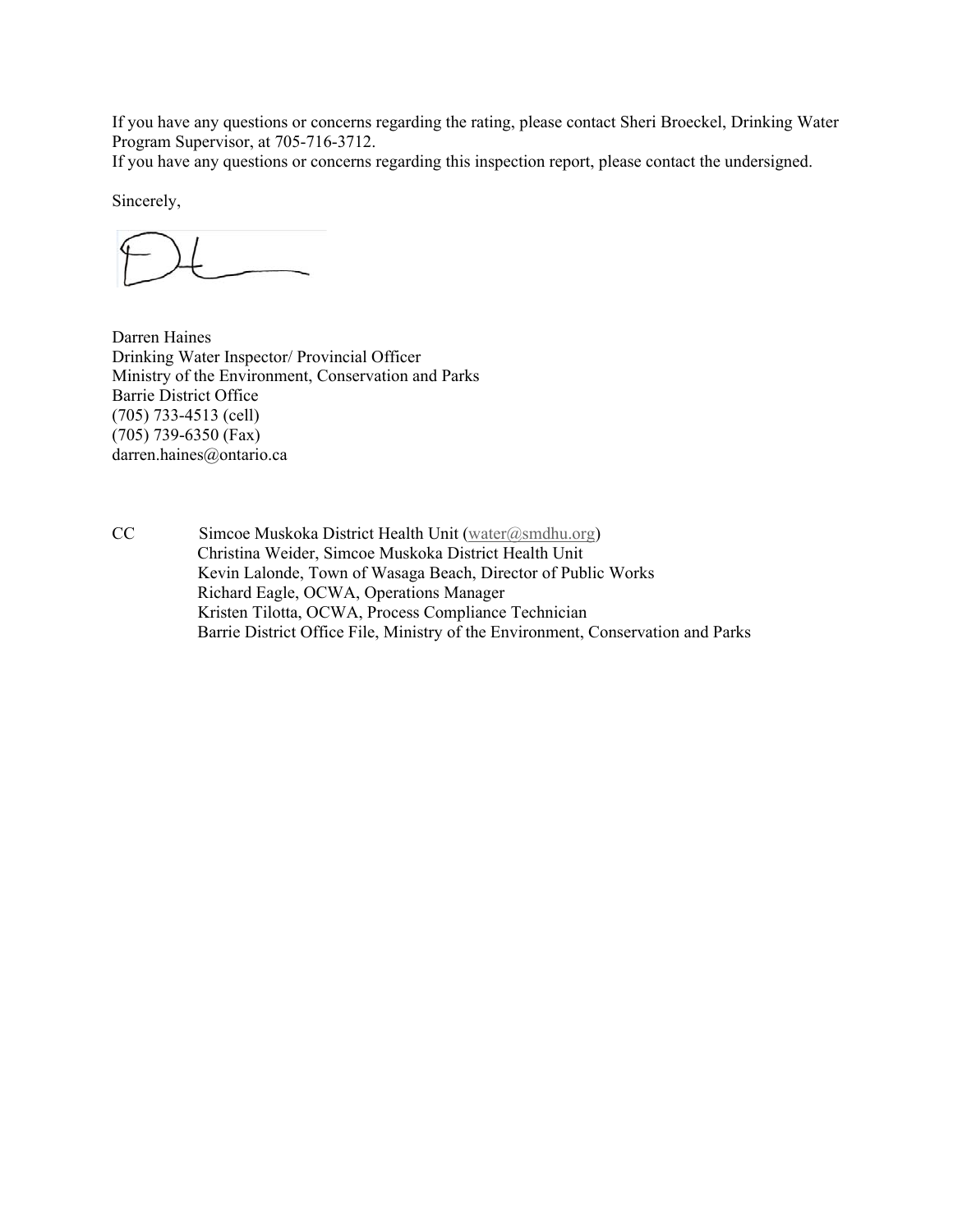

# WASAGA BEACH DRINKING WATER SYSTEM 700 VETERANS WAY, WASAGA BEACH, ON, L0L 2P0 **Inspection Report**

| <b>System Number:</b>         | 220002137     |
|-------------------------------|---------------|
| <b>Inspection Start Date:</b> | 09/14/2021    |
| <b>Inspection End Date:</b>   | 01/14/2022    |
| <b>Inspected By:</b>          | Darren Haines |
| Badge #:                      | 759           |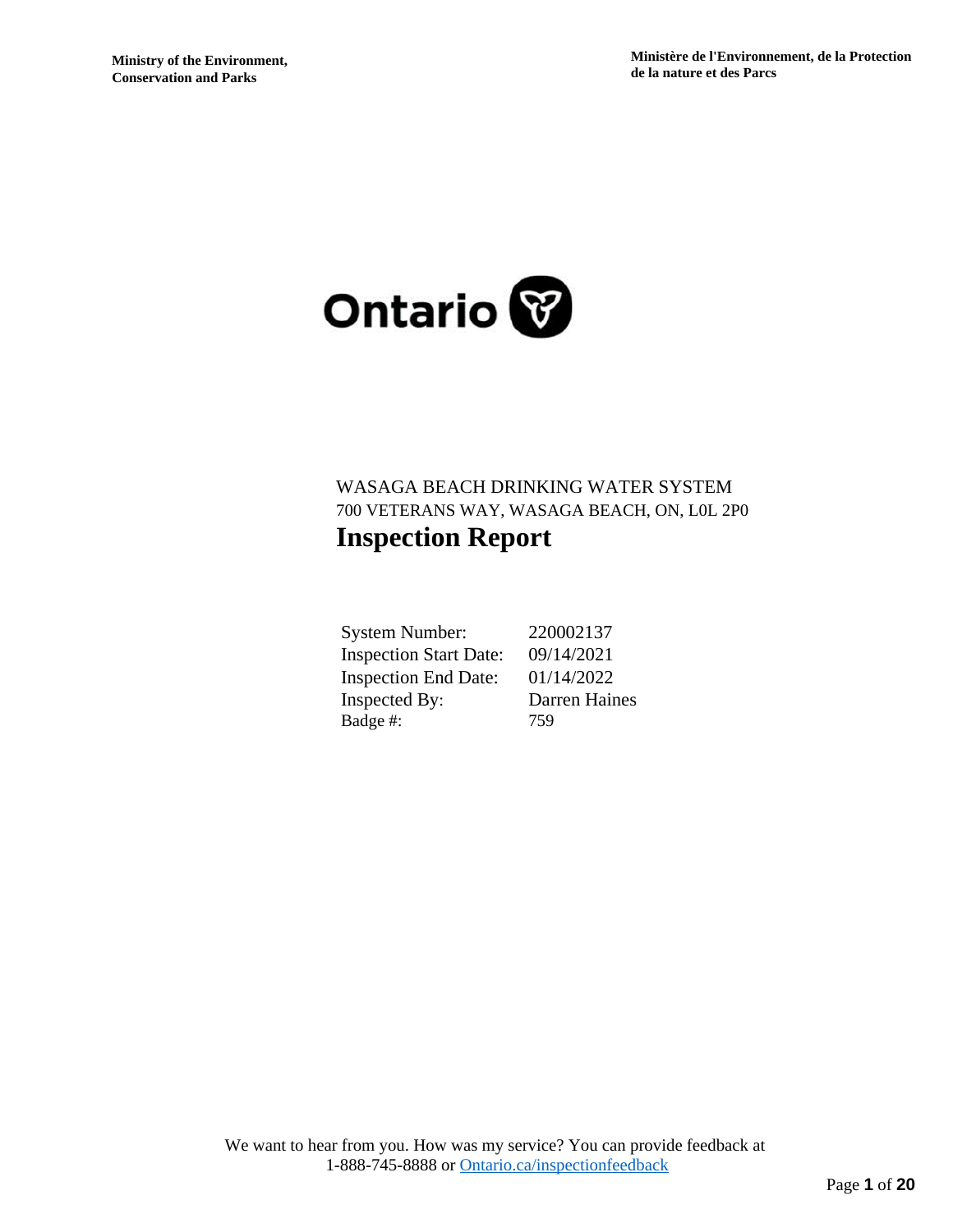\_\_\_\_\_\_\_\_\_\_\_\_\_\_\_\_\_\_ (signature)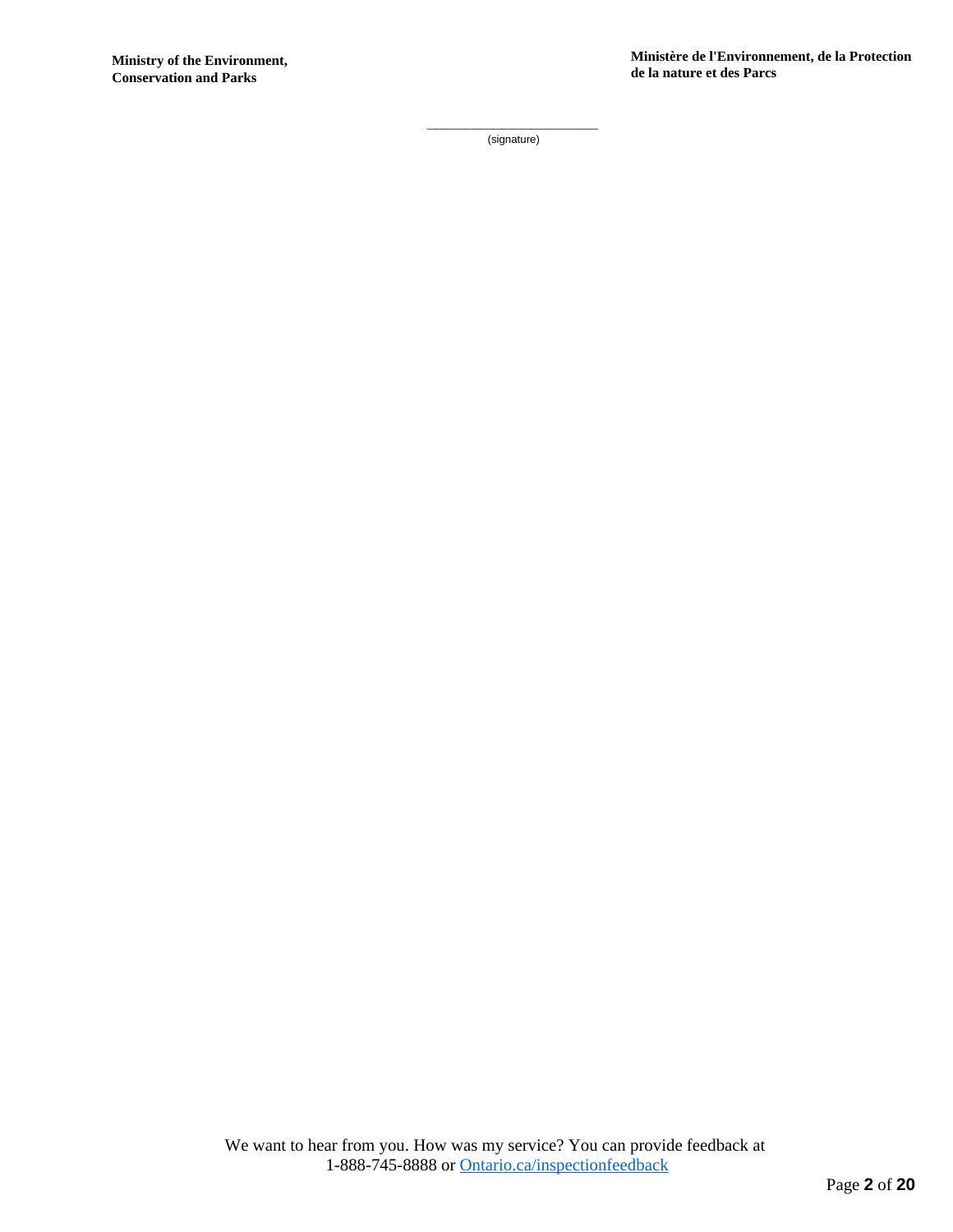# **NON-COMPLIANCE/NON-CONFORMANCE ITEMS**

This should not be construed as a confirmation of full compliance with all potential applicable legal requirement and BMPs. These inspection findings are limited to the components and/or activities that were assessed, and the legislative framework(s) that were applied. It remains the responsibility of the owner to ensure compliance with all applicable legislative and regulatory requirements.

If you have any questions related to this inspection, please contact the signed Provincial Officer.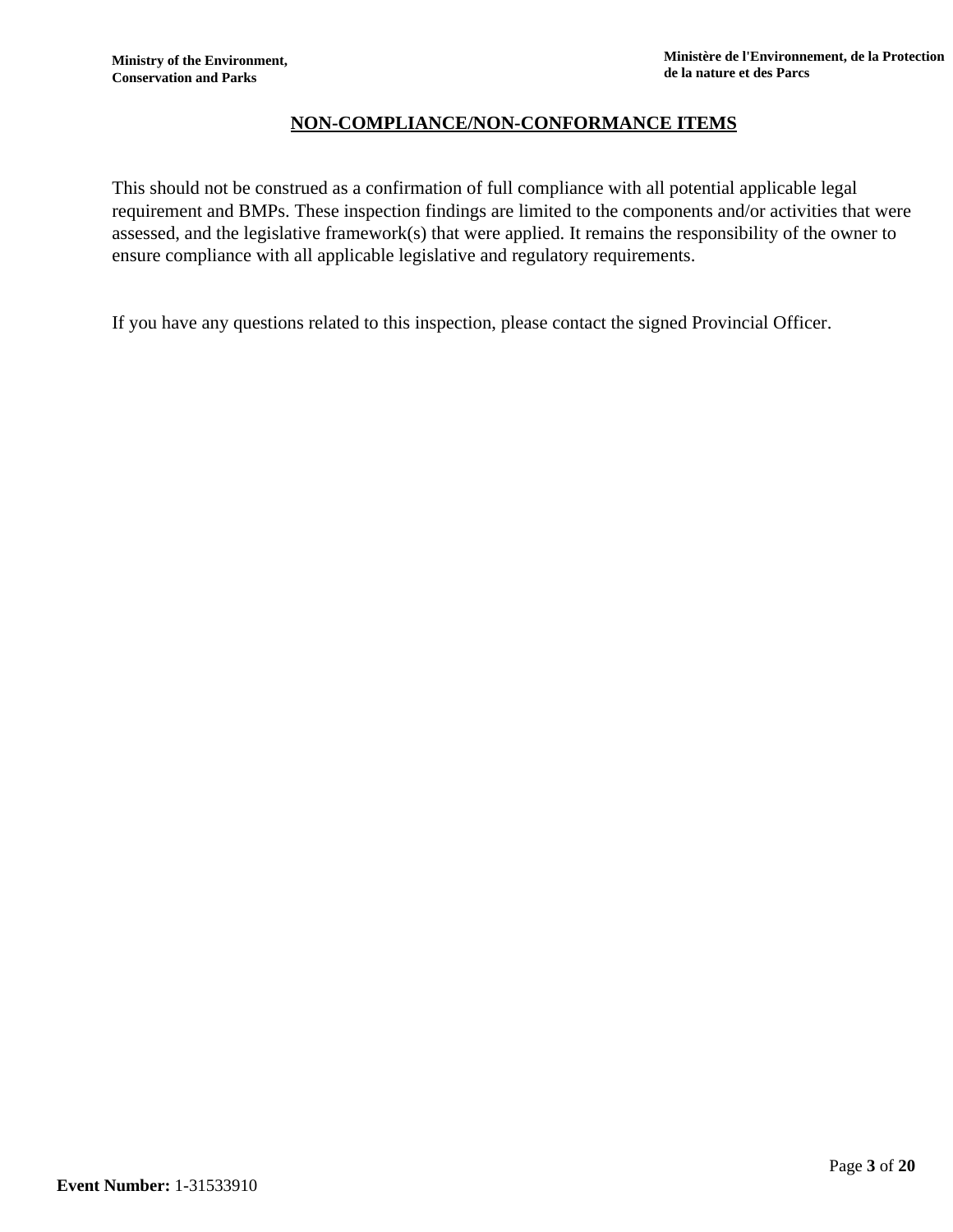# **INSPECTION DETAILS**

This section includes all questions that were assessed during the inspection.

## **Ministry Program: Regulated Activity:** DRINKING WATER : DW Municipal Residential

| MRDW1001000<br><b>Question ID</b>                                                               |                 |                    |
|-------------------------------------------------------------------------------------------------|-----------------|--------------------|
| <b>Question</b>                                                                                 | <b>Question</b> | <b>Legislative</b> |
|                                                                                                 | <b>Type</b>     | Requirement        |
| What was the scope of this inspection?                                                          | Information     | Not Applicable     |
| <b>Observation</b>                                                                              |                 |                    |
| The primary focus of this inspection is to confirm compliance with Ministry of the Environment, |                 |                    |

Conservation and Parks (MECP) legislation as well as evaluating conformance with ministry drinking water policies and guidelines during the inspection period. The ministry utilizes a comprehensive, multi-barrier approach in the inspection of water systems that focuses on the source, treatment, and distribution components as well as management practices.

This drinking water system is subject to the legislative requirements of the Safe Drinking Water Act, 2002 (SDWA) and regulations made therein, including Ontario Regulation 170/03, "Drinking Water Systems" (O.Reg. 170/03). This inspection has been conducted pursuant to Section 81 of the SDWA.

This inspection report does not suggest that all applicable legislation and regulations were evaluated. It remains the responsibility of the owner to ensure compliance with all applicable legislative and regulatory requirements. On September 8, 2021, the Ministry conducted an announced inspection of the Wasaga Beach drinking water system (DWS# 220002137). The Wasaga Beach DWS services the Town of Wasaga Beach and is classified as a Large Municipal Residential drinking water system. The Town of Wasaga Beach Public Works Department holds responsibility for the water distribution system while the treatment works and elevated tanks are the responsibility of OCWA.

The Town of Wasaga Beach currently obtains its water supply from two well fields; the Powerline Road Well Field and the Jenetta Street Well Field, each with an associated structure housing treatment equipment. The Powerline Road facility has a capacity of 15,707 m'/day with four drilled groundwater wells. Treatment processes at this facility include a sodium hypochlorite disinfection system and a sodium silicate iron sequestration system. An in-ground 3405 m3 reservoir and a back-up diesel generator are also provided at this facility. The Jenetta Street facility has a capacity of 15,707 m3/day with three drilled groundwater wells. Treatment processes at this facility include a sodium hypochlorite disinfection system and a sodium silicate iron sequestration system. A 400 kW diesel back-up generator is provided.

Both the Powerline Road pump house and the Jenetta Street pump house were visited by the Ministry as part of this inspection.

The inspection review period for this report is from September 9, 2020 to September 8, 2021. During this review period, the Owner operated under Municipal Drinking Water License 131-101 and Drinking WaterWorks Permit 131-201 and is also subject to the regulatory requirements of the Safe Drinking Water Act and the Drinking Water Systems Regulation 170/03. This report includes a compliance review of both the License and Permit for the Wasaga Beach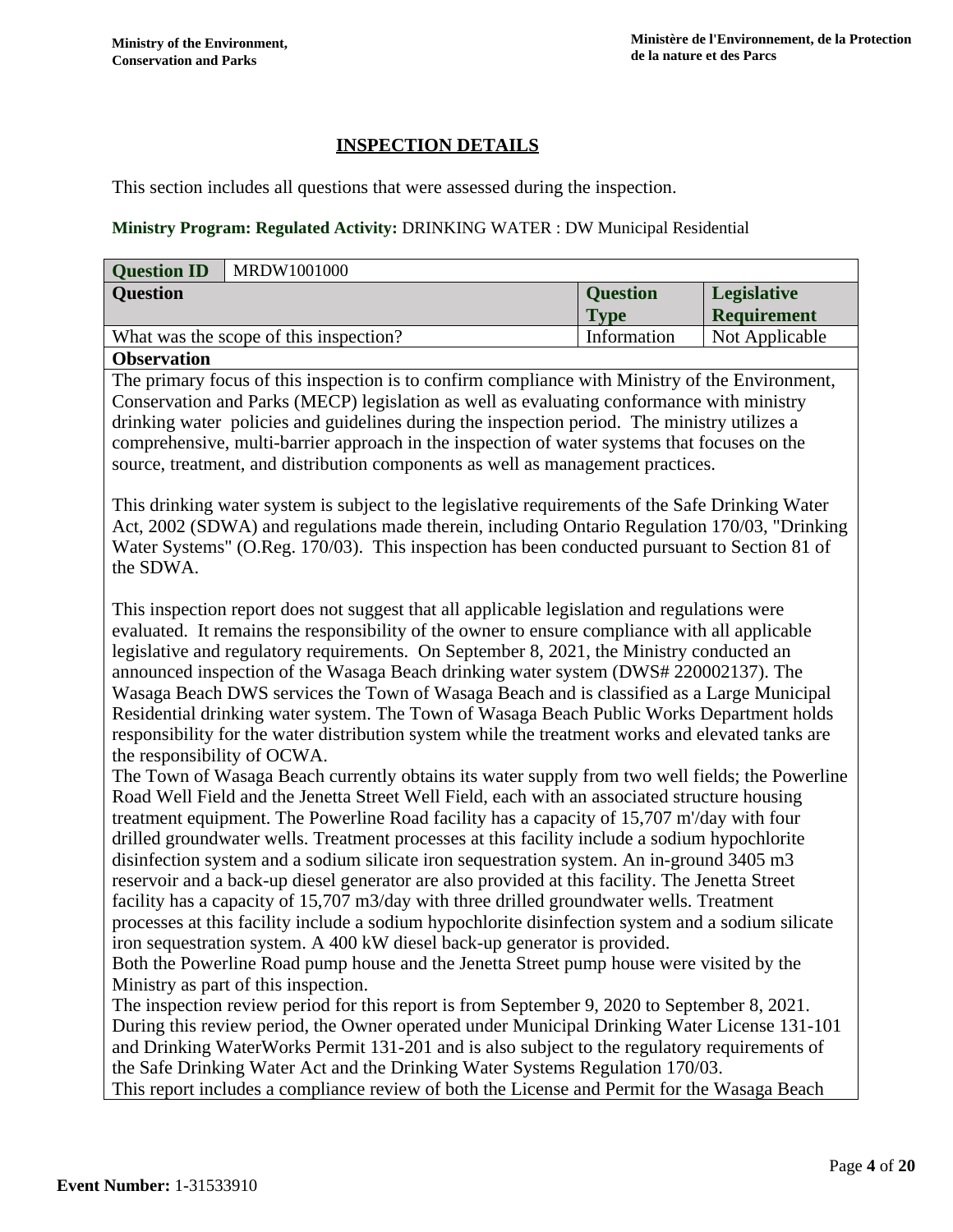# DWS.

| <b>Question ID</b>                                                                  | MRDW1000000                                     |                 |                    |
|-------------------------------------------------------------------------------------|-------------------------------------------------|-----------------|--------------------|
| <b>Question</b>                                                                     |                                                 | <b>Question</b> | <b>Legislative</b> |
|                                                                                     |                                                 | <b>Type</b>     | <b>Requirement</b> |
|                                                                                     | Does this drinking water system provide primary | Information     | Not Applicable     |
| disinfection?                                                                       |                                                 |                 |                    |
| <b>Observation</b>                                                                  |                                                 |                 |                    |
| This Drinking Water System provides for both primary and secondary disinfection and |                                                 |                 |                    |
| distribution of water.                                                              |                                                 |                 |                    |

| <b>Question ID</b>                                                                            | MRDW1007000                                                                                       |                                |                                          |
|-----------------------------------------------------------------------------------------------|---------------------------------------------------------------------------------------------------|--------------------------------|------------------------------------------|
| <b>Question</b>                                                                               |                                                                                                   | <b>Question</b><br><b>Type</b> | <b>Legislative</b><br><b>Requirement</b> |
|                                                                                               | Is the owner maintaining the production well(s) in a manner                                       | Legislative                    | $SDWA$   O. Reg.                         |
|                                                                                               | sufficient to prevent entry into the well of surface water and                                    |                                | $170/03$   1-2   (1)                     |
| other foreign materials?                                                                      |                                                                                                   |                                |                                          |
| <b>Observation</b>                                                                            |                                                                                                   |                                |                                          |
|                                                                                               | The owner was maintaining the production well(s) in a manner sufficient to prevent entry into the |                                |                                          |
|                                                                                               | well of surface water and other foreign materials. On the Wasaga Beach DWS, the Powerline         |                                |                                          |
|                                                                                               | production Wells #1, Well #2, Well #3, and Well #4 are within the pumphouse. The Jenetta          |                                |                                          |
|                                                                                               | production Well #1, Well #2 and Well #3 are all contained within the Jenetta pump house.          |                                |                                          |
|                                                                                               | At the time of the inspection, it appeared that the Owner was maintaining all of the production   |                                |                                          |
| wells in a sufficient manner in order to prevent the entry of surface water and other foreign |                                                                                                   |                                |                                          |
| materials.                                                                                    |                                                                                                   |                                |                                          |

| <b>Question ID</b><br>MRDW1009000                                                                                                                                                                                                                                                                                                                                                                                                                                                                                                   |                                |                                          |
|-------------------------------------------------------------------------------------------------------------------------------------------------------------------------------------------------------------------------------------------------------------------------------------------------------------------------------------------------------------------------------------------------------------------------------------------------------------------------------------------------------------------------------------|--------------------------------|------------------------------------------|
| <b>Question</b>                                                                                                                                                                                                                                                                                                                                                                                                                                                                                                                     | <b>Question</b><br><b>Type</b> | <b>Legislative</b><br><b>Requirement</b> |
| Are measures in place to protect the groundwater and/or<br>GUDI source in accordance with any MDWL and DWWP<br>issued under Part V of the SDWA?                                                                                                                                                                                                                                                                                                                                                                                     | Legislative                    | SDWA   31   (1)                          |
| <b>Observation</b>                                                                                                                                                                                                                                                                                                                                                                                                                                                                                                                  |                                |                                          |
| Measures were in place to protect the groundwater and/or GUDI source in accordance with any<br>the Municipal Drinking Water Licence and Drinking Water Works Permit issued under Part V of<br>the SDWA. Drinking Water Works Permit #131-201 and Drinking water Works License #131-<br>101 do not stipulate any specific conditions in order to protect the groundwater wells for the<br>Wasaga Beach DWS.                                                                                                                          |                                |                                          |
| An excerpt from the Wasaga Beach 2015 raw water assessment report dated January 2015, states<br>that the Nottawasaga Valley Source Protection Area Approved Assessment Report was completed<br>with Chapter 17 covering the Town of Wasaga Beach Drinking Water Supply System. This report<br>examined the wellhead protection<br>area and assessed groundwater vulnerability with the intent of identifying any drinking water<br>issues. To quote from this report "No Drinking Water Issues were identified for the Wasaga Beach |                                |                                          |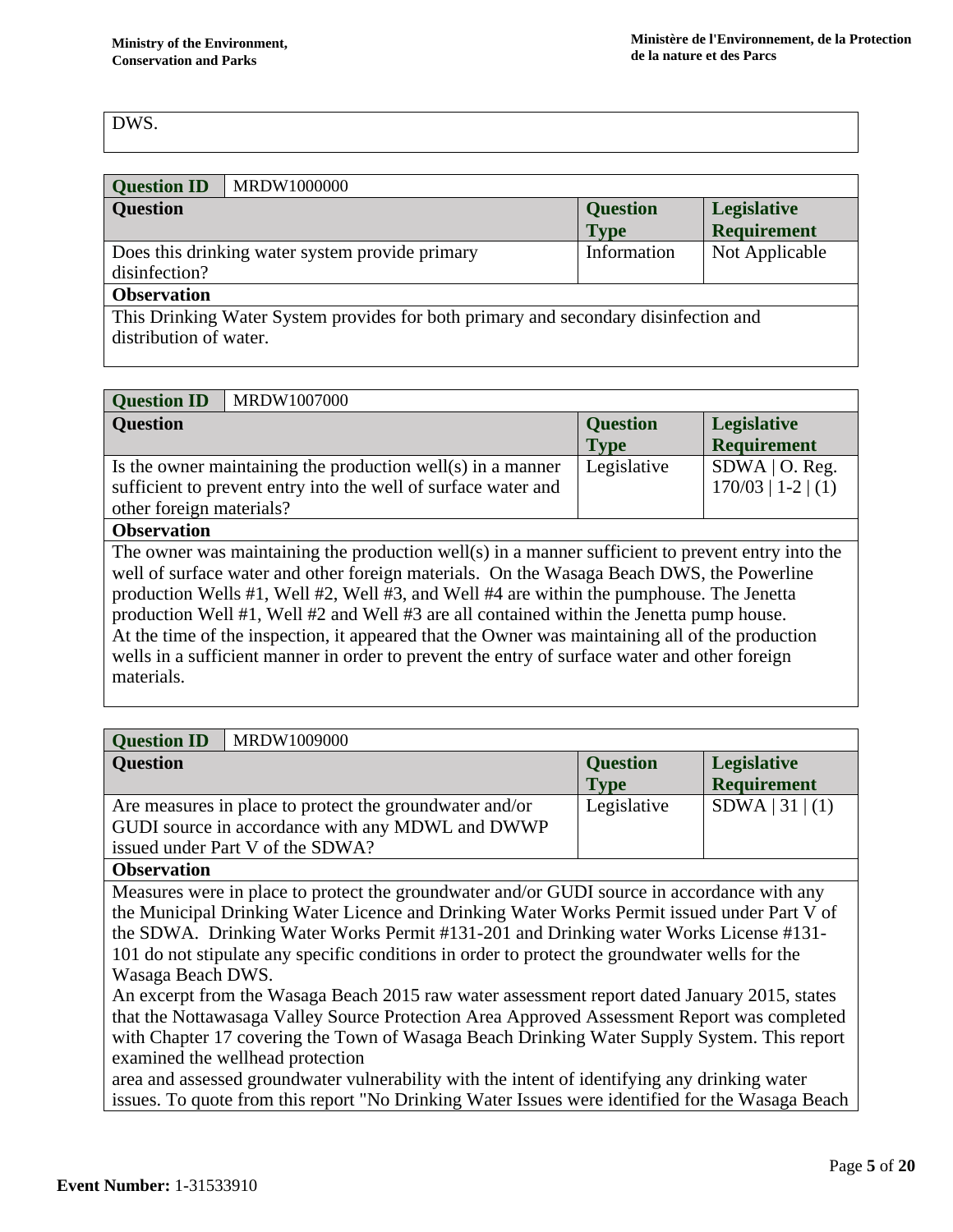municipal water supply system."

| <b>Question ID</b> | MRDW1014000                                               |                 |                    |
|--------------------|-----------------------------------------------------------|-----------------|--------------------|
| <b>Question</b>    |                                                           | <b>Question</b> | <b>Legislative</b> |
|                    |                                                           | <b>Type</b>     | Requirement        |
|                    | Is there sufficient monitoring of flow as required by the | Legislative     | SDWA 31 (1)        |
|                    | MDWL or DWWP issued under Part V of the SDWA?             |                 |                    |

### **Observation**

There was sufficient monitoring of flow as required by the Municipal Drinking Water Licence or Drinking Water Works Permit issued under Part V of the SDWA. Schedule C, Section 2.0 of Municipal Drinking Water Licence# 131-101, issued on 3/23/2016, requires continuous flow measurement and recording of the flow rate and daily volume of water flowing into and from the treatment systems at both the Powerline Road Pump house and Jenetta Street Pump house locations.

To capture flow data, the Owner has installed mechanical flow measuring devices on both the lines from the raw water into the treatment system and the treatment system into the distribution system at both the Jenetta and Powerline pump houses. All flows from the Jenetta and Powerline pump houses are recorded and monitored by the Operating Authority and were provided to the Ministry as part of this inspection.

| <b>Question ID</b>                                                                              | MRDW1016000                                                                                    |                 |                    |
|-------------------------------------------------------------------------------------------------|------------------------------------------------------------------------------------------------|-----------------|--------------------|
| <b>Question</b>                                                                                 |                                                                                                | <b>Question</b> | Legislative        |
|                                                                                                 |                                                                                                | Type            | <b>Requirement</b> |
|                                                                                                 | Is the owner in compliance with the conditions associated                                      | Legislative     | SDWA   31   (1)    |
|                                                                                                 | with maximum flow rate or the rated capacity conditions in                                     |                 |                    |
|                                                                                                 | the MDWL issued under Part V of the SDWA?                                                      |                 |                    |
| <b>Observation</b>                                                                              |                                                                                                |                 |                    |
|                                                                                                 | The owner was in compliance with the conditions associated with maximum flow rate or the rated |                 |                    |
|                                                                                                 | capacity conditions in the Municipal Drinking Water Licence issued under Part V of the SDWA.   |                 |                    |
| Section 1 of Schedule C of Drinking Water Licence# 131-101, issued on 3/23/2016 provides the    |                                                                                                |                 |                    |
| rated capacity of 20,943 m3/day for the Powerline facility and 15,707 m3/day for the Jenetta    |                                                                                                |                 |                    |
| facility. Permit To Take Water (PTTW)# 8041-BFHJV2 issued to the Owner for the Wasaga           |                                                                                                |                 |                    |
| Beach DWS on September 20, 2019, restricts water taking to a maximum of 31,415,040L per day     |                                                                                                |                 |                    |
| from the combined seven raw water wells (Powerline road and Jenetta pump houses).               |                                                                                                |                 |                    |
| Based on flow records provided to the Ministry by the Operating Authority, for the Wasaga Beach |                                                                                                |                 |                    |
| DWS, none of the above stated maximum flow rate parameters for the above noted authorizing      |                                                                                                |                 |                    |
|                                                                                                 | documents, were exceeded during the inspection review period.                                  |                 |                    |
|                                                                                                 |                                                                                                |                 |                    |

| <b>Question ID</b> | MRDW1030000                                                 |                 |                       |
|--------------------|-------------------------------------------------------------|-----------------|-----------------------|
| <b>Question</b>    |                                                             | <b>Question</b> | <b>Legislative</b>    |
|                    |                                                             | <b>Type</b>     | <b>Requirement</b>    |
|                    | Is primary disinfection chlorine monitoring being conducted | Legislative     | $SDWA$   O. Reg.      |
|                    | at a location approved by MDWL and/or DWWP issued           |                 | $170/03$   7-2   (1), |
|                    | under Part V of the SDWA, or at/near a location where the   |                 | $SDWA$   O. Reg.      |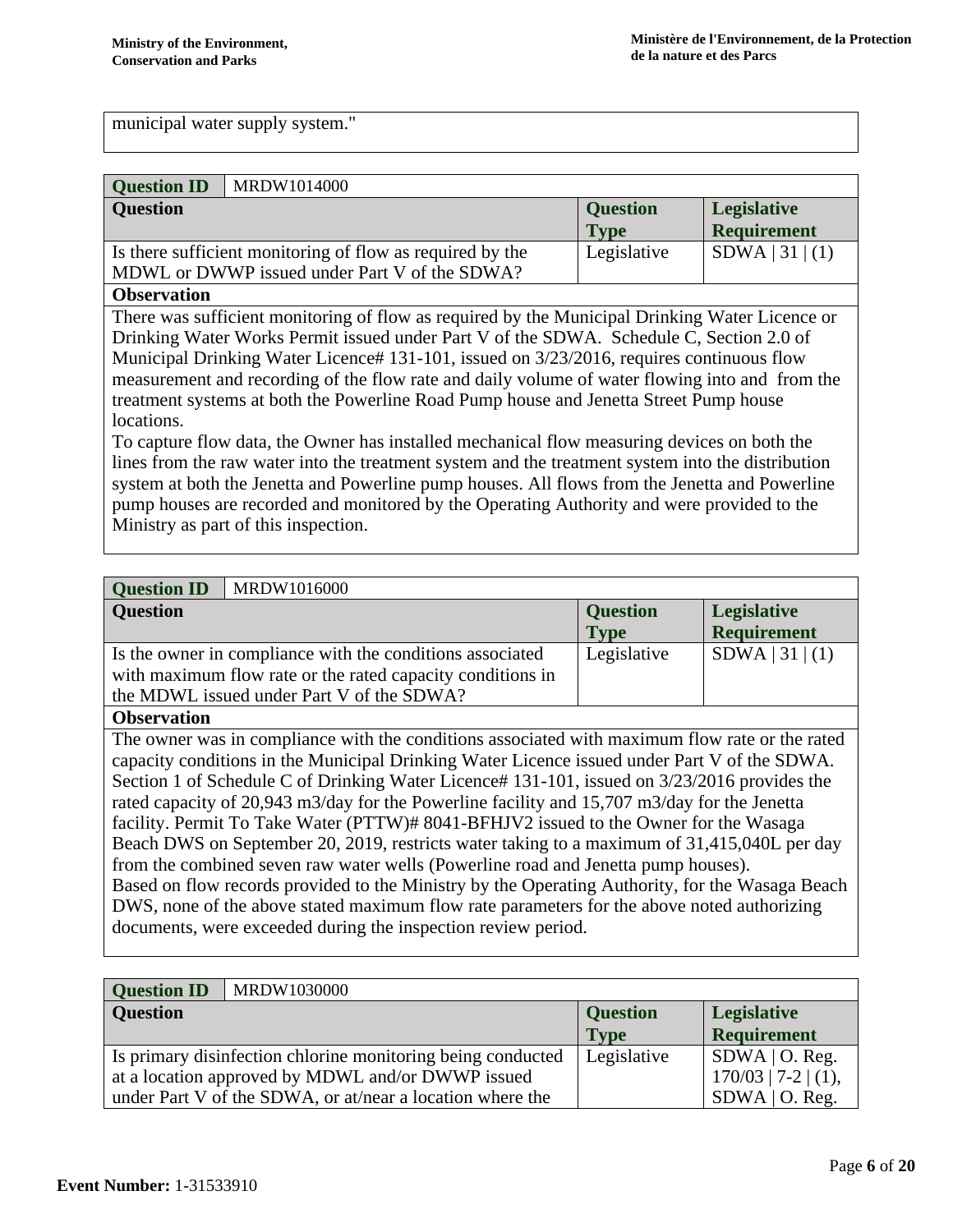| intended CT has just been achieved? | 17.7 |
|-------------------------------------|------|
| <b>Observation</b>                  |      |

Primary disinfection chlorine monitoring was conducted at a location approved by Municipal Drinking Water Licence and/or Drinking Water Works Permit issued under Part V of the SDWA, or at/near a location where the intended CT has just been achieved. The Owner has installed, at both the Powerline Road and Jenetta pump house, a free chlorine residual analyzer which is supplied with continuous samples taken from a point where the intended contact time has just been completed for primary disinfection purposes. Both analyzers are linked via a Programmable Logic Controller (PLC) to the Supervisory Control and Data Acquisition (SCADA) system for monitoring and alarming purposes. Additional pre and post contact time analyzers are installed at both treatment facilities to provide an advance warning of potential disinfection issues.

| <b>Question ID</b> | MRDW1033000                                                 |                 |                       |
|--------------------|-------------------------------------------------------------|-----------------|-----------------------|
| <b>Question</b>    |                                                             | <b>Question</b> | <b>Legislative</b>    |
|                    |                                                             | <b>Type</b>     | Requirement           |
|                    | Is the secondary disinfectant residual measured as required | Legislative     | $SDWA$   O. Reg.      |
|                    | for the large municipal residential distribution system?    |                 | $170/03$   7-2   (3), |
|                    |                                                             |                 | $SDWA$   O. Reg.      |
|                    |                                                             |                 | $170/03$   7-2   (4)  |

### **Observation**

The secondary disinfectant residual was measured as required for the distribution system. Secondary disinfection residual sampling and testing is being performed by continuous monitoring equipment located at the Wasaga Beach Wastewater Treatment Plant (30 Woodland Drive). The Owner and Operating Authority staff also utilize handheld colourimeters to perform tests within the distribution system and perform comparisons for calibration of the on-line analyzers several times each week.

| MRDW1037000<br><b>Question ID</b>                                                                                                                                                                                                           |                                |                                                                                                                                              |
|---------------------------------------------------------------------------------------------------------------------------------------------------------------------------------------------------------------------------------------------|--------------------------------|----------------------------------------------------------------------------------------------------------------------------------------------|
| <b>Question</b>                                                                                                                                                                                                                             | <b>Question</b><br><b>Type</b> | <b>Legislative</b><br><b>Requirement</b>                                                                                                     |
| Are all continuous monitoring equipment utilized for<br>sampling and testing required by O. Reg. 170/03, or MDWL<br>or DWWP or order, equipped with alarms or shut-off<br>mechanisms that satisfy the standards described in Schedule<br>6? | Legislative                    | $SDWA$   O. Reg.<br>$170/03$   6-5   (1)<br>$1-4, SDWA \mid O.$<br>Reg. 170/03   6-5<br>$ (1)5-10, SDWA $<br>O. Reg. $170/03$<br>$6-5$ (1.1) |

# **Observation**

All continuous monitoring equipment utilized for sampling and testing required by O. Reg.170/03, or Municipal Drinking Water Licence or Drinking Water Works Permit or order, were equipped with alarms or shut-off mechanisms that satisfy the standards described in Schedule 6. The Operating Authority utilizes continuous analyzers to monitor chlorine residuals for primary and secondary disinfection as well as turbidity on the Wasaga Beach DWS. These analyzers are linked to the Owner's SCADA system for monitoring and alarming purposes. Should continuous monitoring equipment generate a measurement of results above or below the prescribed set point,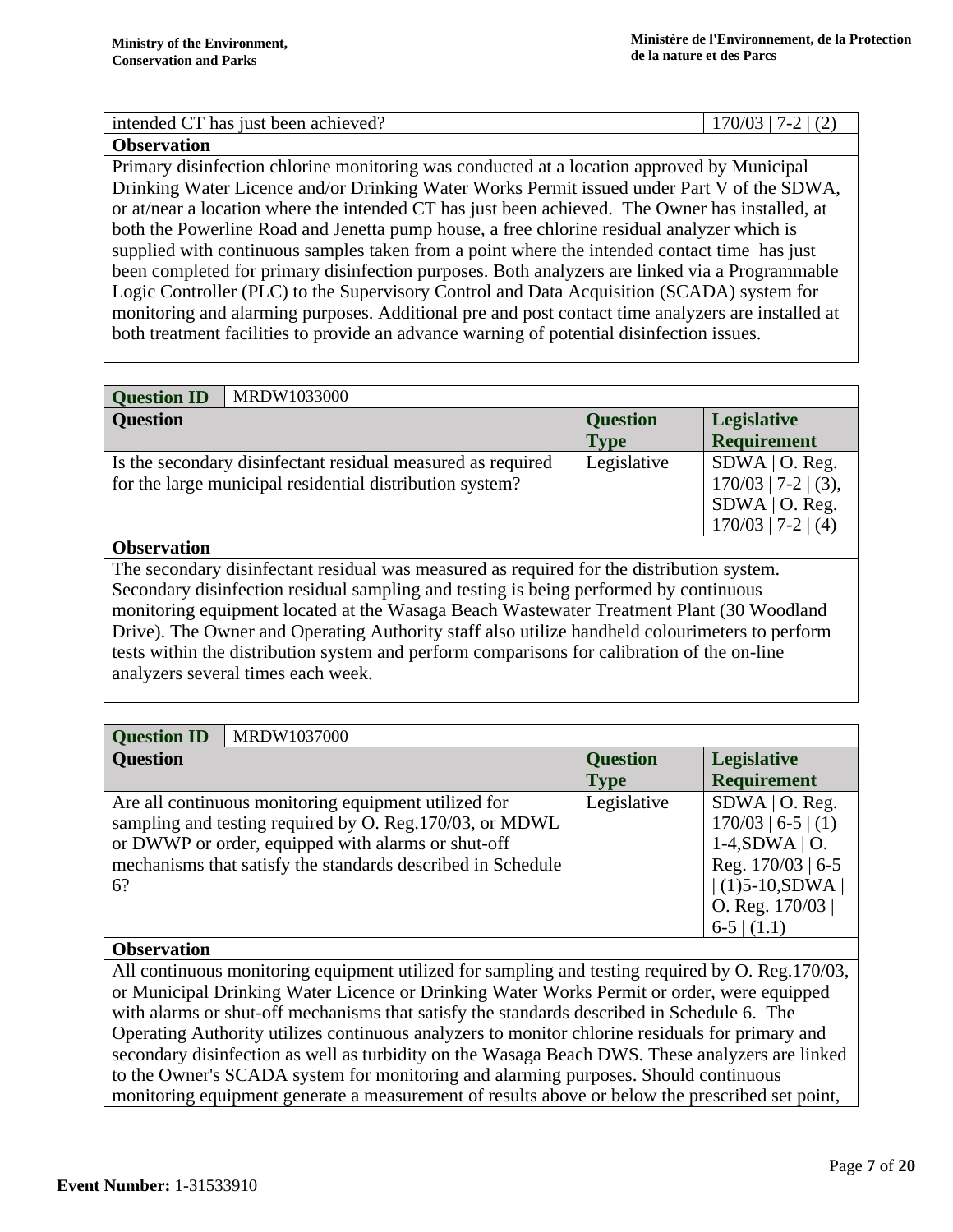the continuous monitoring equipment malfunctions, or if there is a loss of power to the continuous monitoring equipment, an alarm is sounded, the well pumps are locked out and the on-duty Operator notified.

Documents provided to the Ministry by the Operating Authority indicated that continuous monitoring equipment alarms are regularly tested and the results documented on the daily sheets and in the pumphouse logbook.

| <b>Question ID</b> | MRDW1038000                                                                                    |                 |                      |
|--------------------|------------------------------------------------------------------------------------------------|-----------------|----------------------|
| <b>Question</b>    |                                                                                                | <b>Question</b> | <b>Legislative</b>   |
|                    |                                                                                                | <b>Type</b>     | <b>Requirement</b>   |
|                    | Is continuous monitoring equipment that is being utilized to                                   | Legislative     | $SDWA$   O. Reg.     |
|                    | fulfill O. Reg. 170/03 requirements performing tests for the                                   |                 | $170/03$   6-5   (1) |
|                    | parameters with at least the minimum frequency specified in                                    |                 | $1 - 4$              |
|                    | the Table in Schedule 6 of O. Reg. 170/03 and recording                                        |                 |                      |
|                    | data with the prescribed format?                                                               |                 |                      |
| <b>Observation</b> |                                                                                                |                 |                      |
|                    | Continuous monitoring equipment that was being utilized to fulfill O. Reg. 170/03 requirements |                 |                      |

Continuous monitoring equipment that was being utilized to fulfill O. Reg. 170/03 requirements was performing tests for the parameters with at least the minimum frequency specified in the Table in Schedule 6 of O. Reg. 170/03 and recording data with the prescribed format.

| MRDW1035000<br><b>Question ID</b>                                                                                                |                 |                                                                                                     |
|----------------------------------------------------------------------------------------------------------------------------------|-----------------|-----------------------------------------------------------------------------------------------------|
| <b>Question</b>                                                                                                                  | <b>Question</b> | <b>Legislative</b>                                                                                  |
|                                                                                                                                  | <b>Type</b>     | <b>Requirement</b>                                                                                  |
| Are operators examining continuous monitoring test results<br>and are they examining the results within 72 hours of the<br>test? | Legislative     | $SDWA$   O. Reg.<br>$170/03$   6-5   (1)<br>$1-4, SDWA \mid O.$<br>Reg. $170/03$   6-5<br>$(1)5-10$ |

### **Observation**

Operators were examining continuous monitoring test results and they were examining the results within 72 hours of the test. Based on documents given to the Ministry by the Operating Authority for this inspection, they indicate that Operators examine continuous monitoring test results within 72 hours after the test is conducted and make a note of this review within a log sheet maintained at the Jenetta Street and Powerline Road facilities.

Specifically, Operators note minimum, average and maximum readings of chlorine residual and turbidity at the Powerline Road location as well as chlorine at the distribution system analyzer located at the Water Pollution Control Plant.

| <b>Question ID</b> | MRDW1040000                                                  |                 |                      |
|--------------------|--------------------------------------------------------------|-----------------|----------------------|
| <b>Question</b>    |                                                              | <b>Question</b> | <b>Legislative</b>   |
|                    |                                                              | <b>Type</b>     | Requirement          |
|                    | Are all continuous analysers calibrated, maintained, and     | Legislative     | $SDWA$   O. Reg.     |
|                    | operated, in accordance with the manufacturer's instructions |                 | $170/03$   6-5   (1) |
| or the regulation? |                                                              |                 | $1-4$ , SDWA   O.    |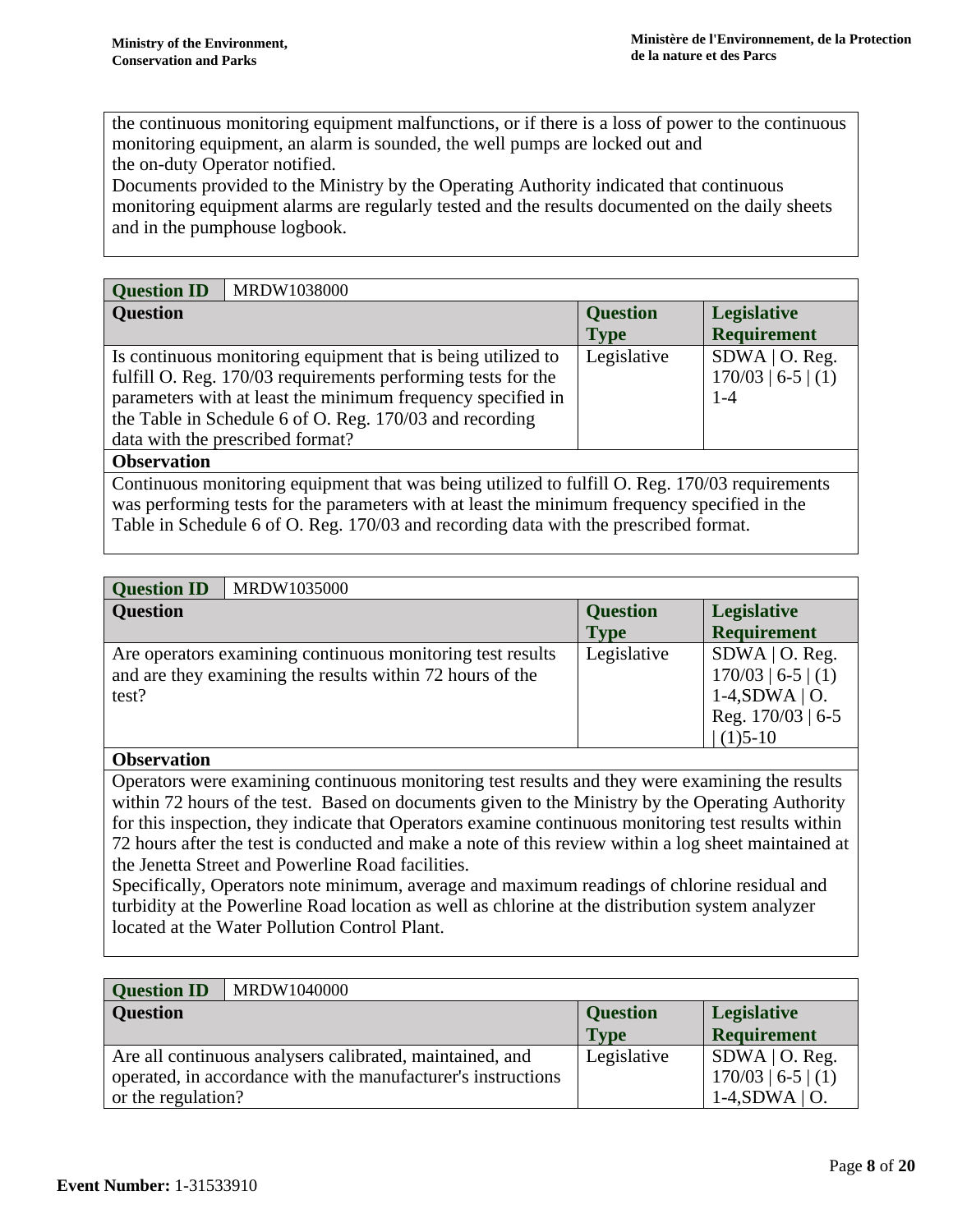|  | $70/03$   6-5<br>$\log_{1.1}$ |
|--|-------------------------------|
|  | $\mathbf{v}$<br>17            |

### **Observation**

All continuous analysers were calibrated, maintained, and operated, in accordance with the manufacturer's instructions or the regulation. Documents provided by the Operating Authority for the Wasaga Beach DWS indicated that they perform a weekly maintenance check and calibration on all the Free chlorine analyzers. Annual calibrations of the analyzers are performed by an external contractor in accordance with the operations manual procedure and manufacturer's manual. Monthly verification records for all handheld colourimeters used by the Operating Authority, which are used to perform weekly calibrations on all chlorine analyzers, were provided as part of this inspection.

| MRDW1108000<br><b>Question ID</b>                              |                 |                      |
|----------------------------------------------------------------|-----------------|----------------------|
| <b>Question</b>                                                | <b>Question</b> | <b>Legislative</b>   |
|                                                                | <b>Type</b>     | <b>Requirement</b>   |
| Where continuous monitoring equipment used for the             | Legislative     | $SDWA$   O. Reg.     |
| monitoring of free chlorine residual, total chlorine residual, |                 | $170/03$   6-5   (1) |
| combined chlorine residual or turbidity, required by           |                 | $1-4$ , SDWA   O.    |
| Regulation 170, an Order, MDWL, or DWWP issued under           |                 | Reg. 170/03   6-5    |
| Part V, SDWA, has triggered an alarm or an automatic shut-     |                 | $(1)5-10,SDWA$       |
| off, did a qualified person respond in a timely manner and     |                 | O. Reg. $170/03$     |
| take appropriate actions?                                      |                 | $6-5$ (1.1)          |

### **Observation**

Where required continuous monitoring equipment used for the monitoring of chlorine residual and/or turbidity triggered an alarm or an automatic shut-off, a qualified person responded in a timely manner and took appropriate actions. Logbooks that were provided by the Operating Authority were reviewed where the Operator (or the on-call Operator if the call was received after hours) responded to alarm calls during the review period. In all cases, the Operator/On-call Operator responded in a timely manner and took the appropriate actions. The Operating Authority does have a written procedure for responding to alarms which is found within their Emergency and Contingency plan.

| MRDW1018000<br><b>Question ID</b>                                                             |  |                 |                    |
|-----------------------------------------------------------------------------------------------|--|-----------------|--------------------|
| <b>Question</b>                                                                               |  | <b>Question</b> | Legislative        |
|                                                                                               |  | <b>Type</b>     | <b>Requirement</b> |
| Has the owner ensured that all equipment is installed in                                      |  | Legislative     | SDWA   31   (1)    |
| accordance with Schedule A and Schedule C of the Drinking                                     |  |                 |                    |
| Water Works Permit?                                                                           |  |                 |                    |
| <b>Observation</b>                                                                            |  |                 |                    |
| The owner had ensured that all equipment was installed in accordance with Schedule A and      |  |                 |                    |
| Schedule C of the Drinking Water Works Permit. All equipment that is identified in Schedule A |  |                 |                    |
| and C of Drinking Water Works Permit 131-101, issued to the Owner for the Wasaga Beach        |  |                 |                    |
| DWS, has been installed. The Owner stated during the course of this inspection that no new    |  |                 |                    |
| treatment equipment has been installed, besides what was stated on their Form 1,2 or 3 and no |  |                 |                    |
| alterations have been made to the Wasaga Beach DWS during the inspection review period.       |  |                 |                    |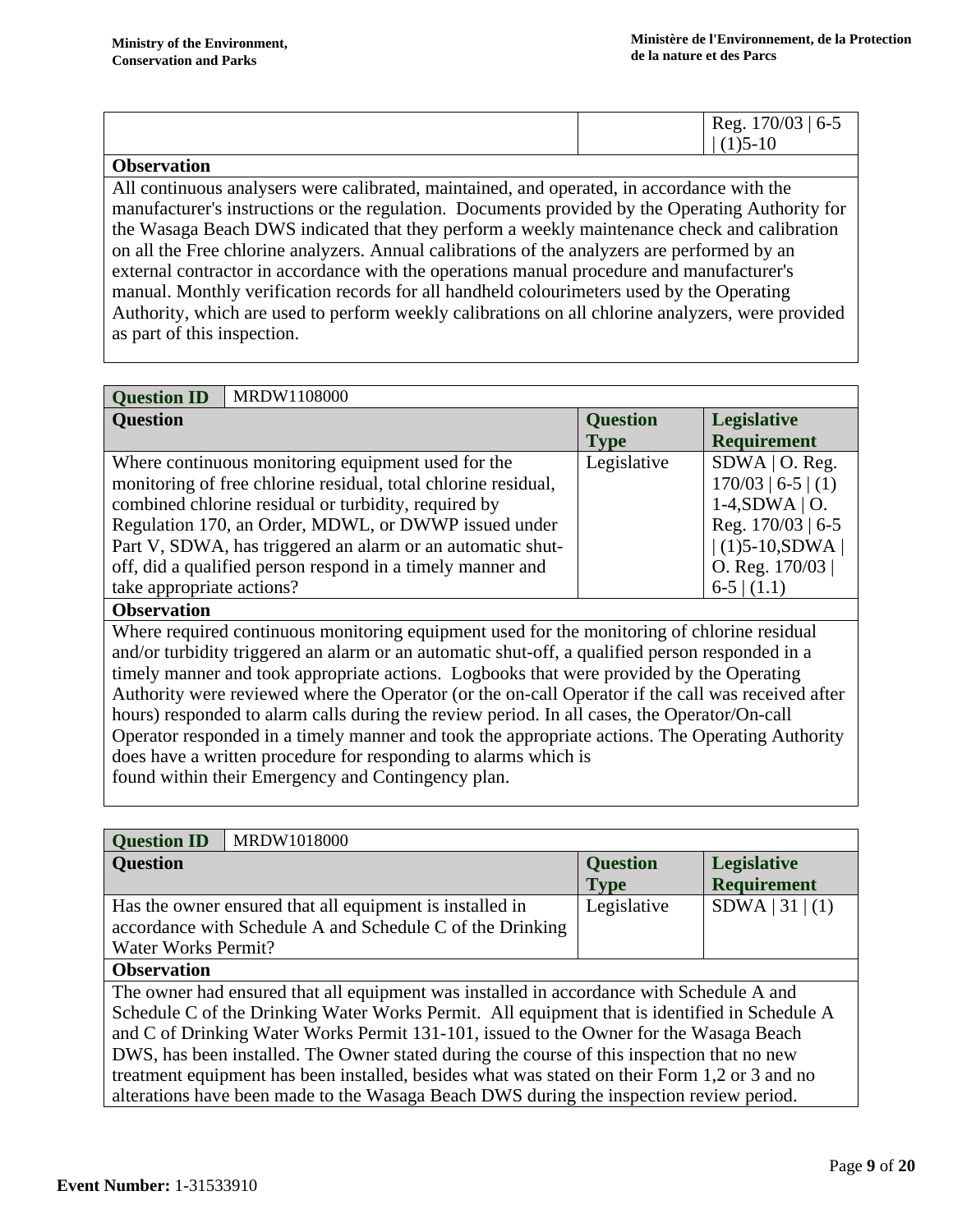| <b>Question ID</b><br>MRDW1021000                                                                                |                 |                    |  |
|------------------------------------------------------------------------------------------------------------------|-----------------|--------------------|--|
| <b>Question</b>                                                                                                  | <b>Question</b> | <b>Legislative</b> |  |
|                                                                                                                  | <b>Type</b>     | <b>Requirement</b> |  |
| Is the owner/operating authority able to demonstrate that,<br>when required during the inspection period, Form 2 | Legislative     | SDWA   31   (1)    |  |
| documents were prepared in accordance with their Drinking                                                        |                 |                    |  |
|                                                                                                                  |                 |                    |  |
| Water Works Permit?                                                                                              |                 |                    |  |
| <b>Observation</b>                                                                                               |                 |                    |  |
| The owner/operating authority was in compliance with the requirement to prepare Form 2                           |                 |                    |  |
| documents as required by their Drinking Water Works Permit during the inspection period. The                     |                 |                    |  |
| Operating Authority submitted two Form 2 submissions during the review period for the Wasaga                     |                 |                    |  |

Operating Authority submitted two Form 2 submissions during the review period for the Wasaga Beach DWS. Form 2 submissions included the existing Free Chlorine Distribution Chart Recorder to be replaced with an E&H Digital Multi Unit; the existing ABB turbidimeter to be replaced with a like-for-like, newer model ABB turbidmeter; the Reservoir Ultrasonic Meter to be replaced with a like-for-like, newer model Ultrasonic Meter and General Control System upgrades. The diesel fuel storage tanks at both pumphouses were also upgraded in order to support a required TSSA upgrade.

| <b>Question ID</b>       | MRDW1023000                                                |                 |                      |
|--------------------------|------------------------------------------------------------|-----------------|----------------------|
| <b>Question</b>          |                                                            | <b>Question</b> | <b>Legislative</b>   |
|                          |                                                            | <b>Type</b>     | <b>Requirement</b>   |
|                          | Do records indicate that the treatment equipment was       | Legislative     | $SDWA$   O. Reg.     |
|                          | operated in a manner that achieved the design capabilities |                 | $170/03$   1-2   (2) |
|                          | required under Ontario Regulation 170/03 or a DWWP         |                 |                      |
|                          | and/or MDWL issued under Part V of the SDWA at all times   |                 |                      |
|                          | that water was being supplied to consumers?                |                 |                      |
| <i><b>Ohnowation</b></i> |                                                            |                 |                      |

**Observation**

Records indicated that the treatment equipment was operated in a manner that achieved the design capabilities required under Ontario Regulation 170/03 or a Drinking Water Works Permit and/or Municipal Drinking Water Licence issued under Part V of the SDWA at all times that water was being supplied to consumers. Section 1-3 of Schedule 1 Ontario Regulation (O.Reg.) 170/03 requires the Owner of a drinking water system that obtains water from a raw water supply that is ground water to ensure provision of water treatment equipment that is designed to be capable of achieving, at all times, primary disinfection in accordance with the Ministry's Procedure for Disinfection of Drinking Water in Ontario, including at least 99 per cent (2.0-log) removal or inactivation of viruses by the time water enters the distribution system. This is the case for the treatment train comprising the

Wasaga Beach drinking water system.

To satisfy these requirements, the Owner/Operating Authority has installed free available chlorine residual chemical disinfection systems, and employs the CT disinfection concept to quantify the capability of the chemical disinfection system and ensure the provision of effective pathogen inactivation for primary disinfection purposes.

Documents viewed and observations made indicate that the primary disinfection treatment equipment was being operated in compliance with Schedule 1 of O.Reg.170/03.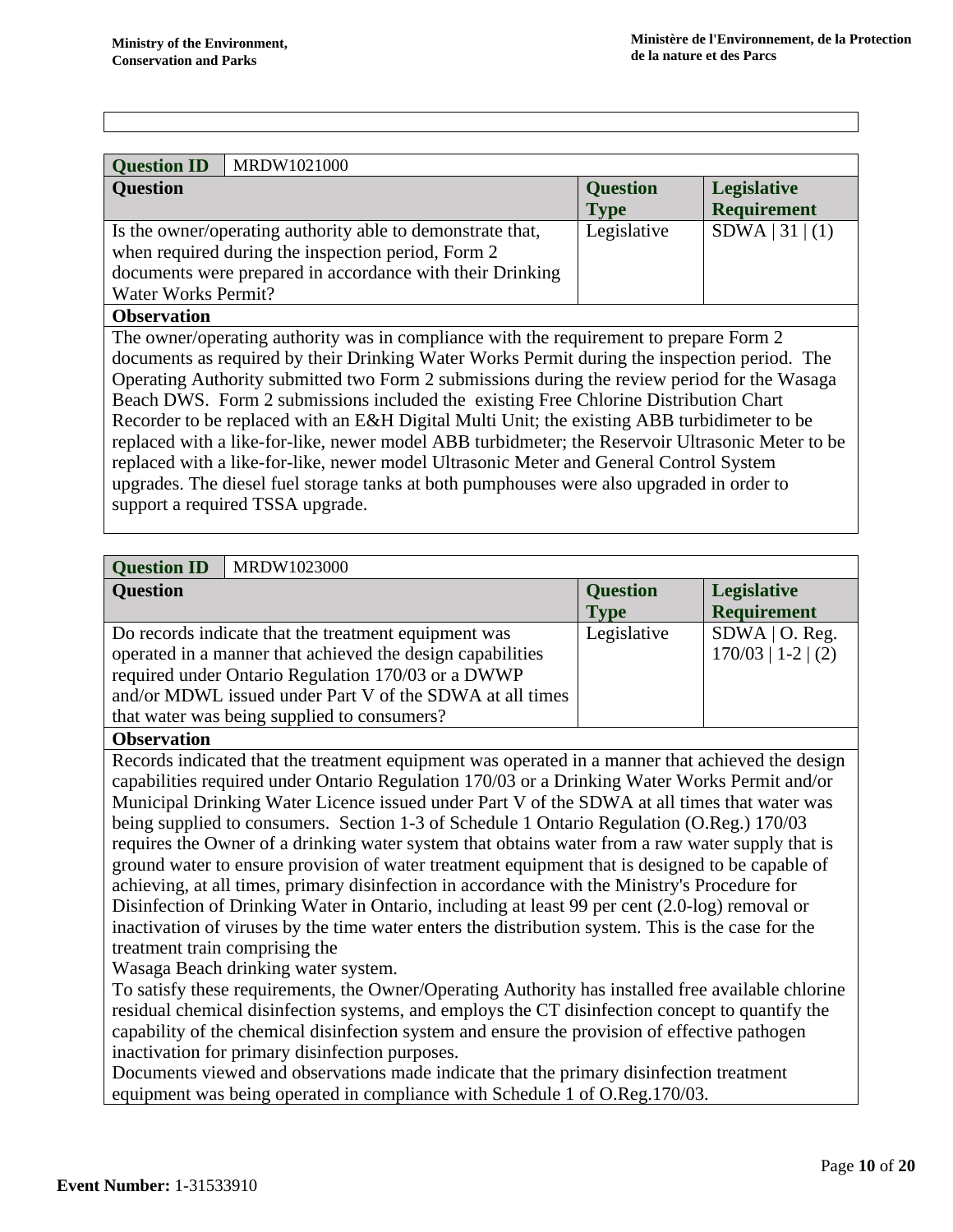Specifically, disinfectant contact time required for the CT concept is provided in a dedicated baffled reservoir as is the case with the Powerline facility or a dedicated water main for Jenetta prior to the conveyance of drinking water to users connected to the distribution system.

| <b>Question ID</b> | MRDW1024000                                                    |                 |                      |
|--------------------|----------------------------------------------------------------|-----------------|----------------------|
| <b>Question</b>    |                                                                | <b>Question</b> | Legislative          |
|                    |                                                                | <b>Type</b>     | <b>Requirement</b>   |
|                    | Do records confirm that the water treatment equipment          | Legislative     | $SDWA$   O. Reg.     |
|                    | which provides chlorination or chloramination for secondary    |                 | $170/03$   1-2   (2) |
|                    | disinfection purposes was operated so that at all times and    |                 |                      |
|                    | all locations in the distribution system the chlorine residual |                 |                      |
|                    | was never less than 0.05 mg/l free or 0.25 mg/l combined?      |                 |                      |

### **Observation**

Records confirmed that the water treatment equipment which provides chlorination or chloramination for secondary disinfection purposes was operated so that at all times and all locations in the distribution system the chlorine residual was never less than 0.05 mg/l free or 0.25 mg/l combined. During the review of records provided by the Owner, it was found that during the inspection review period, that all of the free chlorine residuals obtained by system operators within the Wasaga Beach distribution system, had residuals above 0.05 mg/L. Secondary disinfectant residuals are monitored by the Owner through the use of continuous chlorine analyzers, which are linked to the Owner's SCADA system and

through the collection of weekly distribution chlorine residuals obtained by system operators.

# **Question ID** MRDW1025000

| $\mathbf v$ uvbuvil 11                                      |                 |                    |
|-------------------------------------------------------------|-----------------|--------------------|
| <b>Question</b>                                             | <b>Question</b> | Legislative        |
|                                                             | <b>Type</b>     | <b>Requirement</b> |
| Were all parts of the drinking water system that came in    | Legislative     | SDWA   31   (1)    |
| contact with drinking water (added, modified, replaced or   |                 |                    |
| extended) disinfected in accordance with a procedure listed |                 |                    |
| in Schedule B of the Drinking Water Works Permit?           |                 |                    |

### **Observation**

All parts of the drinking water system were disinfected in accordance with a procedure listed in Schedule B of the Drinking Water Works Permit. The Owner, who operates the distribution system for the Wasaga Beach DWS, provided documents (microbiological sample results and chlorine residuals) to the Ministry which showed that they followed all AWWA standards for new and repaired water·mains during the review period.

| <b>Question ID</b> | MRDW1062000                                                 |                 |                    |
|--------------------|-------------------------------------------------------------|-----------------|--------------------|
| <b>Question</b>    |                                                             | <b>Question</b> | <b>Legislative</b> |
|                    |                                                             | <b>Type</b>     | <b>Requirement</b> |
|                    | Do records or other record keeping mechanisms confirm that  | Legislative     | $SDWA$   O. Reg.   |
|                    | operational testing not performed by continuous monitoring  |                 | $170/03$   7-5     |
|                    | equipment is being done by a certified operator, water      |                 |                    |
|                    | quality analyst, or person who meets the requirements of O. |                 |                    |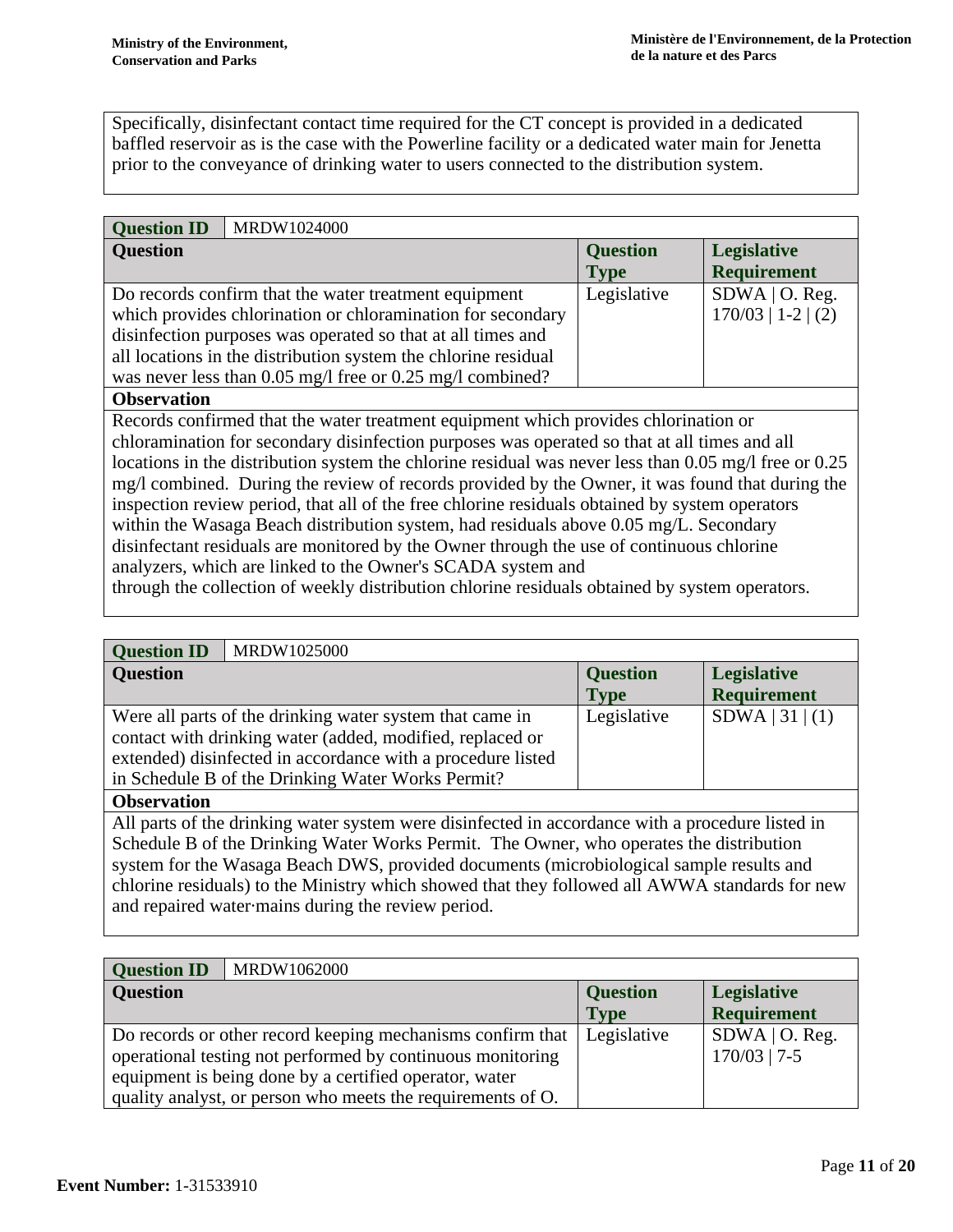# Reg. 170/03 7-5?

## **Observation**

Records or other record keeping mechanisms confirmed that operational testing not performed by continuous monitoring equipment was being done by a certified operator, water quality analyst, or person who suffices the requirements of O. Reg. 170/03 7-5. Only adequately certified operators are employed by the Operating Authority to operate the Wasaga Beach drinking water system. These operators conduct all of the operational tests, record all of the results obtained, make all of the log entries, and collect all of the required samples to be sent to the appropriate accredited laboratory.

| <b>Question ID</b><br>MRDW1060000                                                       |                 |                    |  |
|-----------------------------------------------------------------------------------------|-----------------|--------------------|--|
| <b>Question</b>                                                                         | <b>Question</b> | Legislative        |  |
|                                                                                         | <b>Type</b>     | <b>Requirement</b> |  |
| Do the operations and maintenance manuals meet the                                      | Legislative     | SDWA   31   (1)    |  |
| requirements of the DWWP and MDWL issued under Part V                                   |                 |                    |  |
| of the SDWA?                                                                            |                 |                    |  |
| <b>Observation</b>                                                                      |                 |                    |  |
| The operations and maintenance manuals met the requirements of the Drinking Water Works |                 |                    |  |
| Permit and Municipal Drinking Water Licence issued under Part V of the SDWA.            |                 |                    |  |

# **Question ID** MRDW1071000

| <b>UUESHUIL ID</b><br><b>NUALE WEIGHT</b>                                                      |                 |                    |
|------------------------------------------------------------------------------------------------|-----------------|--------------------|
| <b>Question</b>                                                                                | <b>Question</b> | <b>Legislative</b> |
|                                                                                                | <b>Type</b>     | <b>Requirement</b> |
| Has the owner provided security measures to protect                                            | <b>BMP</b>      | Not Applicable     |
| components of the drinking water system?                                                       |                 |                    |
| <b>Observation</b>                                                                             |                 |                    |
| The owner had provided security measures to protect components of the drinking water system.   |                 |                    |
| Both the Powerline Road and Jenetta pump houses are locked and equipped with an intrusion      |                 |                    |
| alarm. Both pump houses are generally visited on a daily basis by operational staff. All other |                 |                    |
| monitoring stations and sample stations within the Wasaga Beach distribution system are locked |                 |                    |
| to prevent unauthorized access. Access to all locked premises is restricted solely to the      |                 |                    |
| Owner/Operating Authority's water system operators.                                            |                 |                    |
|                                                                                                |                 |                    |

| MRDW1073000<br><b>Question ID</b>                            |                 |                     |
|--------------------------------------------------------------|-----------------|---------------------|
| <b>Question</b>                                              | <b>Question</b> | <b>Legislative</b>  |
|                                                              | <b>Type</b>     | <b>Requirement</b>  |
| Has the overall responsible operator been designated for all | Legislative     | $SDWA$   O. Reg.    |
| subsystems which comprise the drinking water system?         |                 | $128/04$   23   (1) |
| $\mathbf{\Omega}$ . $\mathbf{\Omega}$                        |                 |                     |

### **Observation**

The overall responsible operator has been designated for each subsystem.

 The Overall Responsible Operators have been designated by the operating authority (treatment system) and the Owner (Distribution system), who have an overall operational responsibility for the Wasaga Beach drinking water system. Both ORO's are in possession of an operator's certificate to match the classification of the facility. The Operating Authority/Owner have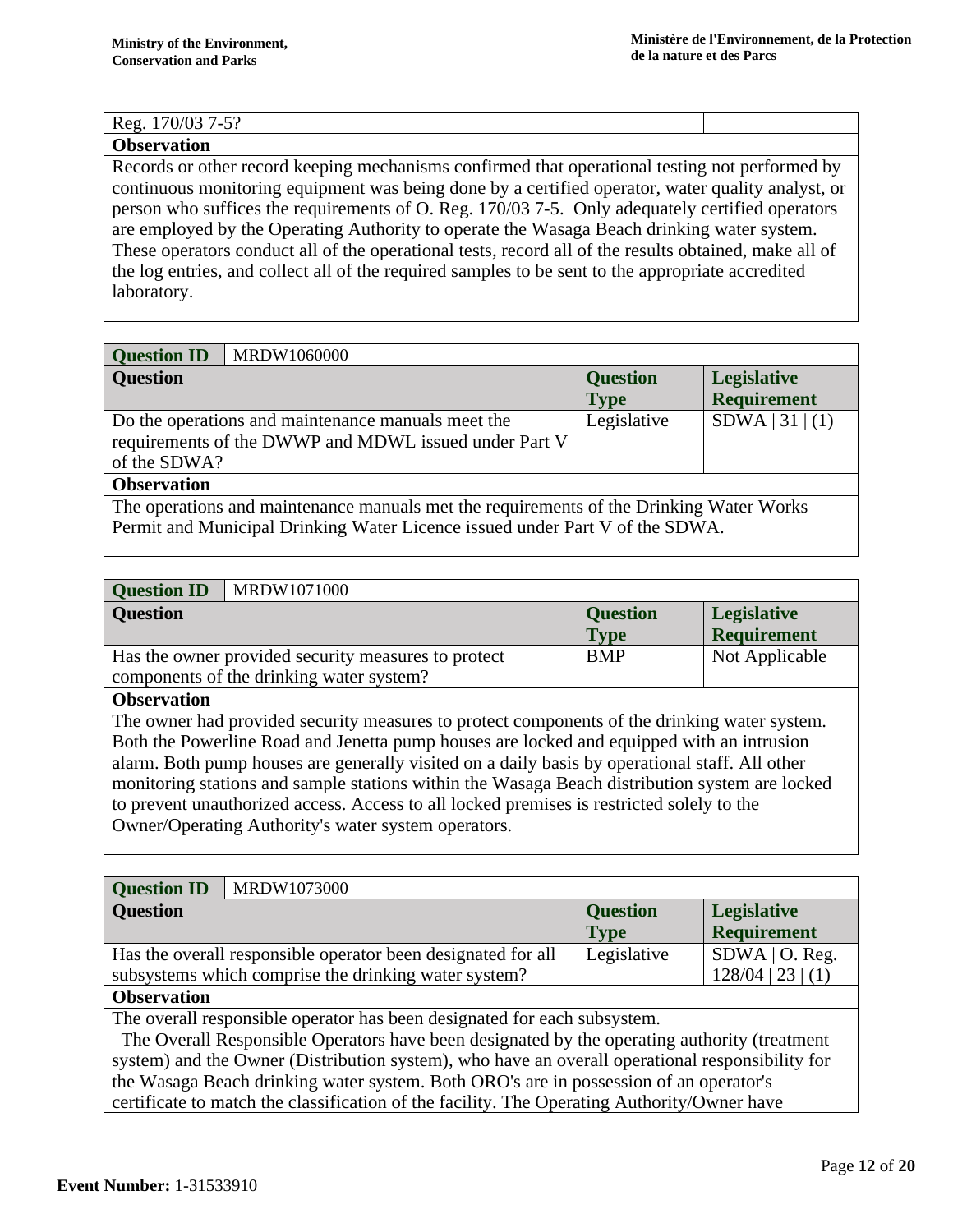formally designated an Overall Responsible Operator (ORO) with the provision of a back-up ORO in the event the designated ORO is unable to act.

# **Question ID** MRDW1074000

| <b>Question</b>                                                                               | <b>Question</b> | <b>Legislative</b>  |  |
|-----------------------------------------------------------------------------------------------|-----------------|---------------------|--|
|                                                                                               | <b>Type</b>     | <b>Requirement</b>  |  |
| Have operators in charge been designated for all subsystems                                   | Legislative     | $SDWA$   O. Reg.    |  |
| for which comprise the drinking water system?                                                 |                 | $128/04$   25   (1) |  |
| <b>Observation</b>                                                                            |                 |                     |  |
| Operators-in-charge had been designated for all subsystems which comprised the drinking water |                 |                     |  |
| system.                                                                                       |                 |                     |  |
|                                                                                               |                 |                     |  |

| <b>Question ID</b> | MRDW1075000                                          |                 |                    |
|--------------------|------------------------------------------------------|-----------------|--------------------|
| <b>Question</b>    |                                                      | <b>Question</b> | <b>Legislative</b> |
|                    |                                                      | <b>Type</b>     | Requirement        |
|                    | Do all operators possess the required certification? | Legislative     | $SDWA$   O. Reg.   |
|                    |                                                      |                 | $128/04$   22      |
| $\sim$             |                                                      |                 |                    |

### **Observation**

All operators possessed the required certification. Both the Owner and the Operating Authority provided Operator Certificates to the Ministry as part of this inspection.

All Operator Certificates provided by the Owner and the Operating Authority were valid and current.

| <b>Question ID</b>                                                    | MRDW1076000                                         |                 |                      |
|-----------------------------------------------------------------------|-----------------------------------------------------|-----------------|----------------------|
| <b>Question</b>                                                       |                                                     | <b>Question</b> | Legislative          |
|                                                                       |                                                     | <b>Type</b>     | <b>Requirement</b>   |
|                                                                       | Do only certified operators make adjustments to the | Legislative     | $SDWA$   O. Reg.     |
| treatment equipment?                                                  |                                                     |                 | $170/03$   1-2   (2) |
| <b>Observation</b>                                                    |                                                     |                 |                      |
| Only certified operators made adjustments to the treatment equipment. |                                                     |                 |                      |

| <b>Question ID</b><br>MRDW1099000                                                                                                                                                                                                                                                               |                                |                                          |
|-------------------------------------------------------------------------------------------------------------------------------------------------------------------------------------------------------------------------------------------------------------------------------------------------|--------------------------------|------------------------------------------|
| <b>Question</b>                                                                                                                                                                                                                                                                                 | <b>Question</b><br><b>Type</b> | <b>Legislative</b><br><b>Requirement</b> |
| Do records show that all water sample results taken during<br>the inspection review period did not exceed the values of<br>tables 1, 2 and 3 of the Ontario Drinking Water Quality<br>Standards (O. Reg., 169/03)?                                                                              | Information                    | Not Applicable                           |
| <b>Observation</b>                                                                                                                                                                                                                                                                              |                                |                                          |
| Records showed that all water sample results taken during the inspection review period did not<br>exceed the values of tables 1, 2 and 3 of the Ontario Drinking Water Quality Standards (O.Reg.<br>169/03). The Owner/Operating Authority did not report any AWOI's for any exceedences of any |                                |                                          |

Owner/Operating Authority did not report any AWQI's for any exceedences of any Reg 169/03 values for the Wasaga Beach DWS during the review period.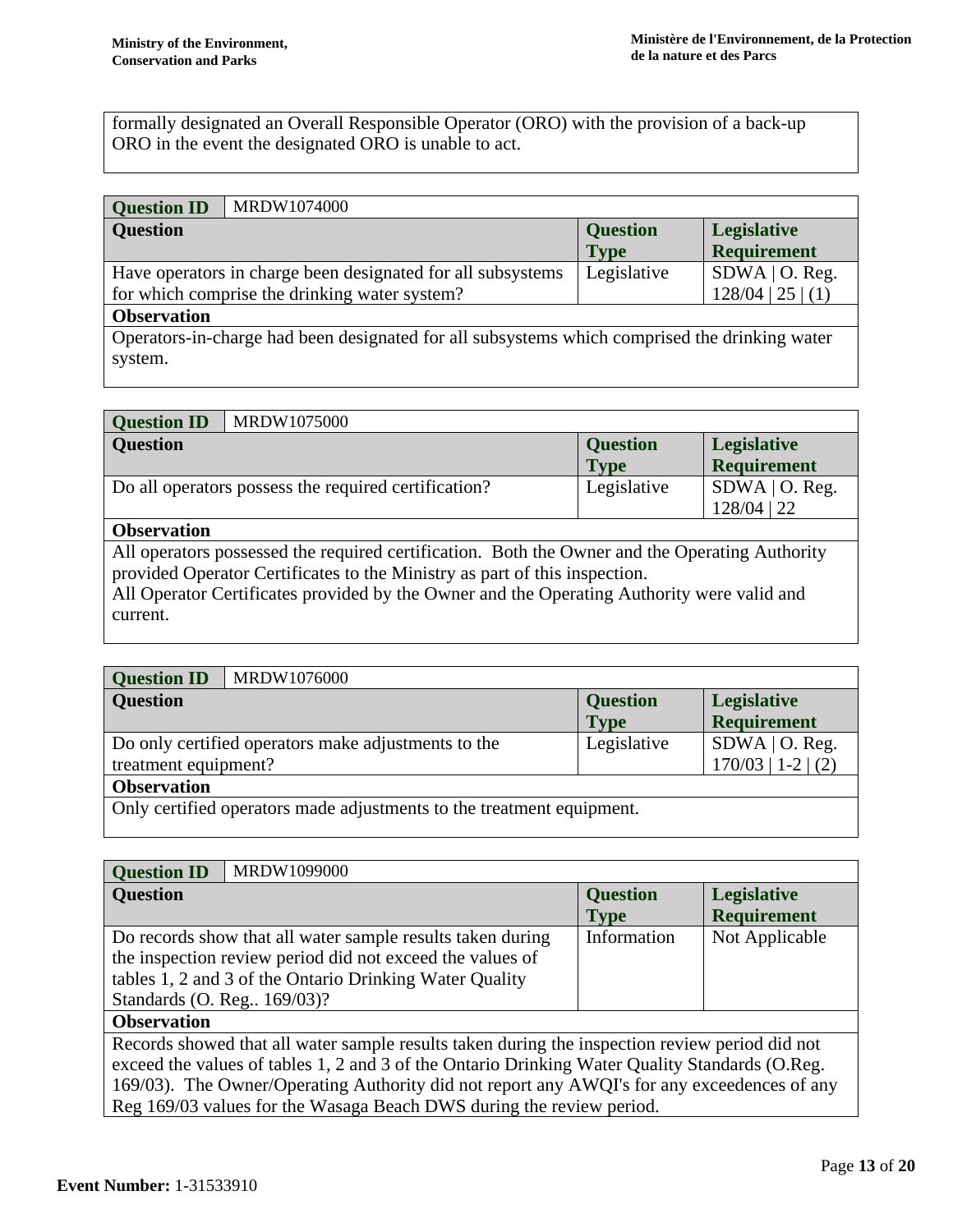| <b>Question ID</b> | MRDW1096000                                                                                                                                                    |                                |                                          |
|--------------------|----------------------------------------------------------------------------------------------------------------------------------------------------------------|--------------------------------|------------------------------------------|
| <b>Question</b>    |                                                                                                                                                                | <b>Question</b><br><b>Type</b> | <b>Legislative</b><br><b>Requirement</b> |
|                    | Do records confirm that chlorine residual tests are being<br>conducted at the same time and at the same location that<br>microbiological samples are obtained? | Legislative                    | $SDWA$   O. Reg.<br>$170/03$   6-3   (1) |

#### **Observation**

Records confirmed that chlorine residual tests were being conducted at the same time and at the same location that microbiological samples were obtained. A review of the Wasaga Beach DWS records provided by the Owner for the inspection period found that each time a microbiological sample was taken by the Owner/Operating Authority in the distribution system or at the pump house, a corresponding chlorine residual was also obtained. All of the in-house monitoring and sampling information that the Operating Authority undertakes for the Wasaga Beach DWS is recorded on a monthly data spreadsheet as well as on the sample submission sheet.

| <b>Question ID</b> | MRDW1081000                                                                                          |                                |                                                                                                                                    |
|--------------------|------------------------------------------------------------------------------------------------------|--------------------------------|------------------------------------------------------------------------------------------------------------------------------------|
| <b>Question</b>    |                                                                                                      | <b>Question</b><br><b>Type</b> | <b>Legislative</b><br><b>Requirement</b>                                                                                           |
|                    | Are all microbiological water quality monitoring<br>requirements for distribution samples being met? | Legislative                    | $SDWA$   O. Reg.<br>$170/03$   10-2  <br>$(1)$ , SDWA   O.<br>Reg. $170/03$   10-<br>2 (2),SDWA O.<br>Reg. $170/03$   10-<br>2 (3) |
| $\Omega$           |                                                                                                      |                                |                                                                                                                                    |

### **Observation**

All microbiological water quality monitoring requirements for distribution samples were being met. Subsection 10-2 of Schedule 10 Ontario Regulation 170/03 requires the Owner and the operating authority of a large municipal residential drinking water system to collect at a minimum 8 microbiological samples within the distribution system plus one additional sample for every 1000 people served on a monthly basis; with at least one distribution sample taken each week. Subsection 10- 2 further stipulates that each of the distribution samples collected are tested for Escherichia coli, total coliforms and general bacteria population expressed as colony counts on a heterotrophic plate count, if subsection 2-5 (1) of Schedule 2 applies to the system, as is the case for the Wasaga Beach drinking water system.

Records provided and reviewed in the course of this inspection indicate that the Operating Authority has complied with these sampling requirements as stated above. Documents indicate that typically 8 distribution water samples were obtained and tested once per week of which at least two of these samples were additionally tested for Heterotrophic Plate Count (HPC) in addition to Escherichia Coli and Total Coliform bacteria.

| <b>Ouestion</b> | 1083000<br>MRDW: |          |                    |
|-----------------|------------------|----------|--------------------|
| <b>Question</b> |                  | Juestion | <b>Legislative</b> |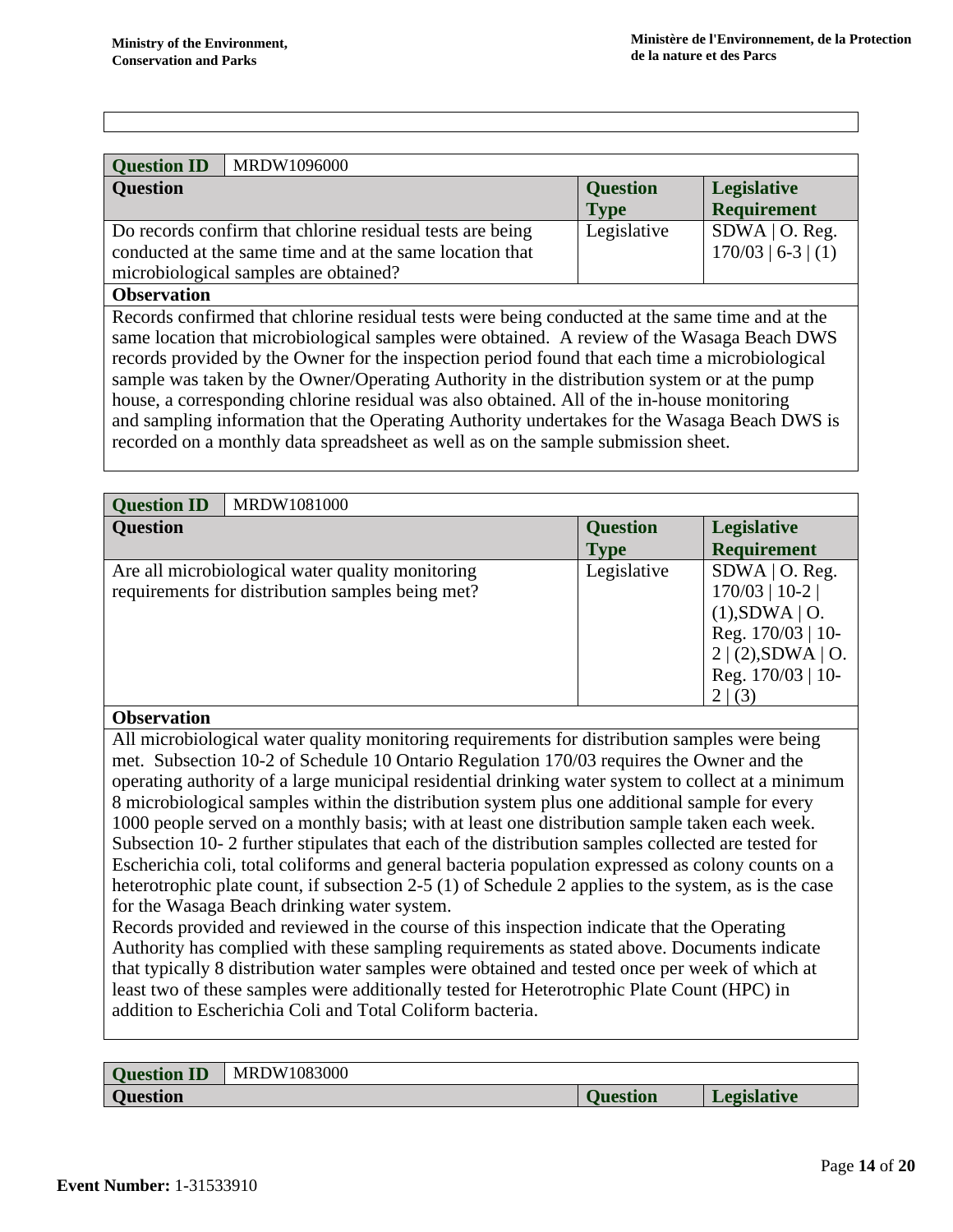|                                                  | <b>Type</b> | <b>Requirement</b>           |
|--------------------------------------------------|-------------|------------------------------|
| Are all microbiological water quality monitoring | Legislative | $\vert$ SDWA $\vert$ O. Reg. |
| requirements for treated samples being met?      |             | $170/03$   10-3              |
|                                                  |             |                              |

### **Observation**

All microbiological water quality monitoring requirements for treated samples were being met. Subsection 10-3 of schedule 10 of O. Reg. 170 requires that the Owner and the operating authority of a large municipal residential DWS such as the Wasaga Beach DWS, ensure that a water sample is taken at least once every week from the point at which water enters the distribution system. The Owner and operating authority are

required to ensure that each of these samples are tested for E.coli, total coliforms and general bacteria population expressed as colony counts on a heterotrophic plate count.

Records reviewed for this inspection indicate that the Owner/Operating Authority has complied with these requirements. Documents indicate that treated water point of entry locations (Powerline Road and Jenetta) are sampled and tested once per week and tested for Escherichia coli, total coliforms, and general bacteria population

expressed as colony counts on a heterotrophic plate count.

| MRDW1084000<br><b>Question ID</b>                                                            |                 |                    |  |
|----------------------------------------------------------------------------------------------|-----------------|--------------------|--|
| <b>Question</b>                                                                              | <b>Question</b> | <b>Legislative</b> |  |
|                                                                                              | <b>Type</b>     | <b>Requirement</b> |  |
| Are all inorganic water quality monitoring requirements                                      | Legislative     | $SDWA$   O. Reg.   |  |
| prescribed by legislation conducted within the required                                      |                 | 170/03   13-2      |  |
| frequency?                                                                                   |                 |                    |  |
| <b>Observation</b>                                                                           |                 |                    |  |
| All inorganic water quality monitoring requirements prescribed by legislation were conducted |                 |                    |  |

within the required frequency. Section 13-2 of Schedule 13 Ontario Regulation 170/03 requires the Owner and the operating authority of a large municipal residential drinking water system to ensure that at least one water sample is taken every 36 months if the system obtains water from a raw water supply that is ground water, such is the case for the Wasaga Beach drinking water system, and have those samples tested for every parameter set out in Schedule 23. The Operating Authority obtained Inorganic sample analysis for the Wasaga Beach DWS on January 28, 2021. The Operating Authority did not report any AWQI's as a result of these samples.

| MRDW1085000<br><b>Question ID</b>                                                                                              |                 |                                                                                                                                      |
|--------------------------------------------------------------------------------------------------------------------------------|-----------------|--------------------------------------------------------------------------------------------------------------------------------------|
| <b>Question</b>                                                                                                                | <b>Question</b> | <b>Legislative</b>                                                                                                                   |
|                                                                                                                                | <b>Type</b>     | <b>Requirement</b>                                                                                                                   |
| Are all organic water quality monitoring requirements<br>prescribed by legislation conducted within the required<br>frequency? | Legislative     | $SDWA$   O. Reg.<br>$170/03$   13-4  <br>$(1)$ , SDWA   O.<br>Reg. 170/03   13-<br>$4 (2)$ , SDWA   O.<br>Reg. 170/03   13-<br>4 (3) |
| <b>Observation</b>                                                                                                             |                 |                                                                                                                                      |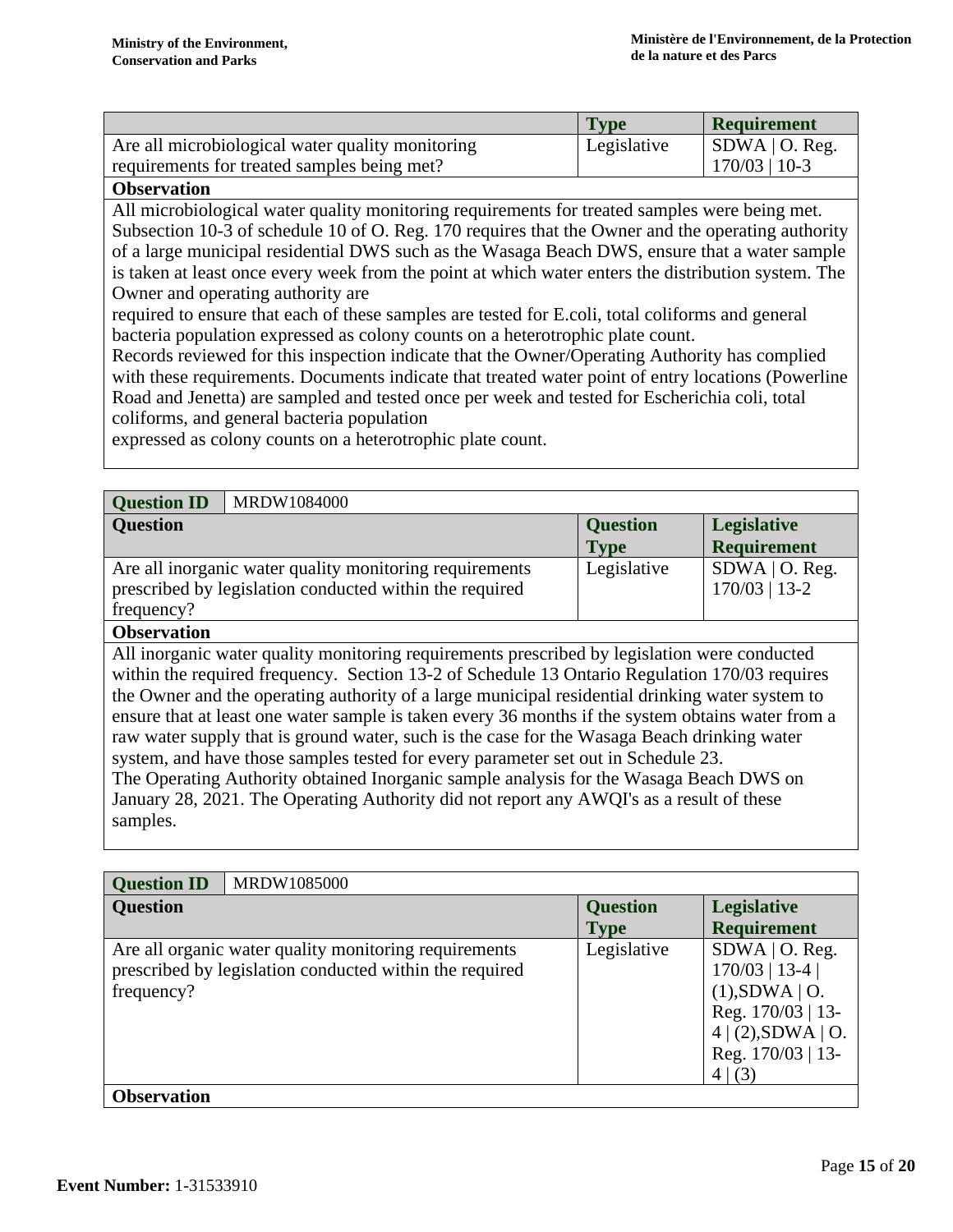All organic water quality monitoring requirements prescribed by legislation were conducted within the required frequency. Section 13-4 of Schedule 13 Ontario Regulation 170/03 requires the Owner and the operating authority of a large municipal residential drinking water system to ensure that at least one water sample is taken every 36 months if the system obtains water from a raw water supply that is ground water, such is the case for the Wasaga Beach drinking water system, and have those samples tested for every parameter set out in Schedule 24. The Operating Authority obtained Organic sample analysis for the Wasaga Beach DWS on January 28, 2021. The Operating Authority did not report any AWQI's as a result of these samples.

| <b>Ouestion ID</b><br>MRDW1086000                                                                                                                                                                                                                                                                                                                                                                                                                                                                                                                                                                                                                                                                                                                                                                                                                                                                                                                                                                                                                                                                                         |                                                                                                                                                                                                                                                                                          |                    |  |
|---------------------------------------------------------------------------------------------------------------------------------------------------------------------------------------------------------------------------------------------------------------------------------------------------------------------------------------------------------------------------------------------------------------------------------------------------------------------------------------------------------------------------------------------------------------------------------------------------------------------------------------------------------------------------------------------------------------------------------------------------------------------------------------------------------------------------------------------------------------------------------------------------------------------------------------------------------------------------------------------------------------------------------------------------------------------------------------------------------------------------|------------------------------------------------------------------------------------------------------------------------------------------------------------------------------------------------------------------------------------------------------------------------------------------|--------------------|--|
| <b>Question</b>                                                                                                                                                                                                                                                                                                                                                                                                                                                                                                                                                                                                                                                                                                                                                                                                                                                                                                                                                                                                                                                                                                           | <b>Question</b>                                                                                                                                                                                                                                                                          | <b>Legislative</b> |  |
|                                                                                                                                                                                                                                                                                                                                                                                                                                                                                                                                                                                                                                                                                                                                                                                                                                                                                                                                                                                                                                                                                                                           | <b>Type</b>                                                                                                                                                                                                                                                                              | <b>Requirement</b> |  |
| Are all haloacetic acid water quality monitoring<br>requirements prescribed by legislation conducted within the<br>required frequency and at the required location?                                                                                                                                                                                                                                                                                                                                                                                                                                                                                                                                                                                                                                                                                                                                                                                                                                                                                                                                                       | Legislative<br>$SDWA$   O. Reg.<br>$170/03$   13-6.1  <br>$(1)$ , SDWA   O.<br>Reg. 170/03   13-<br>6.1   (2), SDWA  <br>O. Reg. $170/03$<br>$13-6.1$ (3),<br>$SDWA$   O. Reg.<br>$170/03$   13-6.1  <br>$(4)$ , SDWA   O.<br>Reg. 170/03   13-<br>$6.1$   (5), SDWA  <br>O. Reg. 170/03 |                    |  |
|                                                                                                                                                                                                                                                                                                                                                                                                                                                                                                                                                                                                                                                                                                                                                                                                                                                                                                                                                                                                                                                                                                                           |                                                                                                                                                                                                                                                                                          | $13-6.1$ (6)       |  |
| <b>Observation</b><br>All haloacetic acid water quality monitoring requirements prescribed by legislation are being<br>conducted within the required frequency and at the required location. Section 13-6.1 requires the<br>owner of a drinking water system that provides chlorination or chloramination and the operating<br>authority for the system to ensure that at least one distribution sample is taken in each calendar<br>quarter, from a point in the drinking water systems distribution system, or plumbing that is<br>connected to the drinking water system, that is likely to have an elevated potential for the<br>formation of haloacetic acids. The owner of the drinking water system and the operating authority<br>for the system shall also ensure that each of the samples taken under subsection (1) is tested for<br>haloacetic acids.<br>The Operating Authority conducted this required Haloacetic acid monitoring on October 14, 2020,<br>January 28, 2021, April 27, 2021 and July 21, 2021. No HAA AWQI's were reported by the<br>Owner/Operating Authority as a result of those samples. |                                                                                                                                                                                                                                                                                          |                    |  |

| <b>Question ID</b> | MRDW1087000                                      |                 |                    |
|--------------------|--------------------------------------------------|-----------------|--------------------|
| <b>Question</b>    |                                                  | <b>Question</b> | <b>Legislative</b> |
|                    |                                                  | <b>Type</b>     | <b>Requirement</b> |
|                    | Have all trihalomethane water quality monitoring | Legislative     | $SDWA$   O. Reg.   |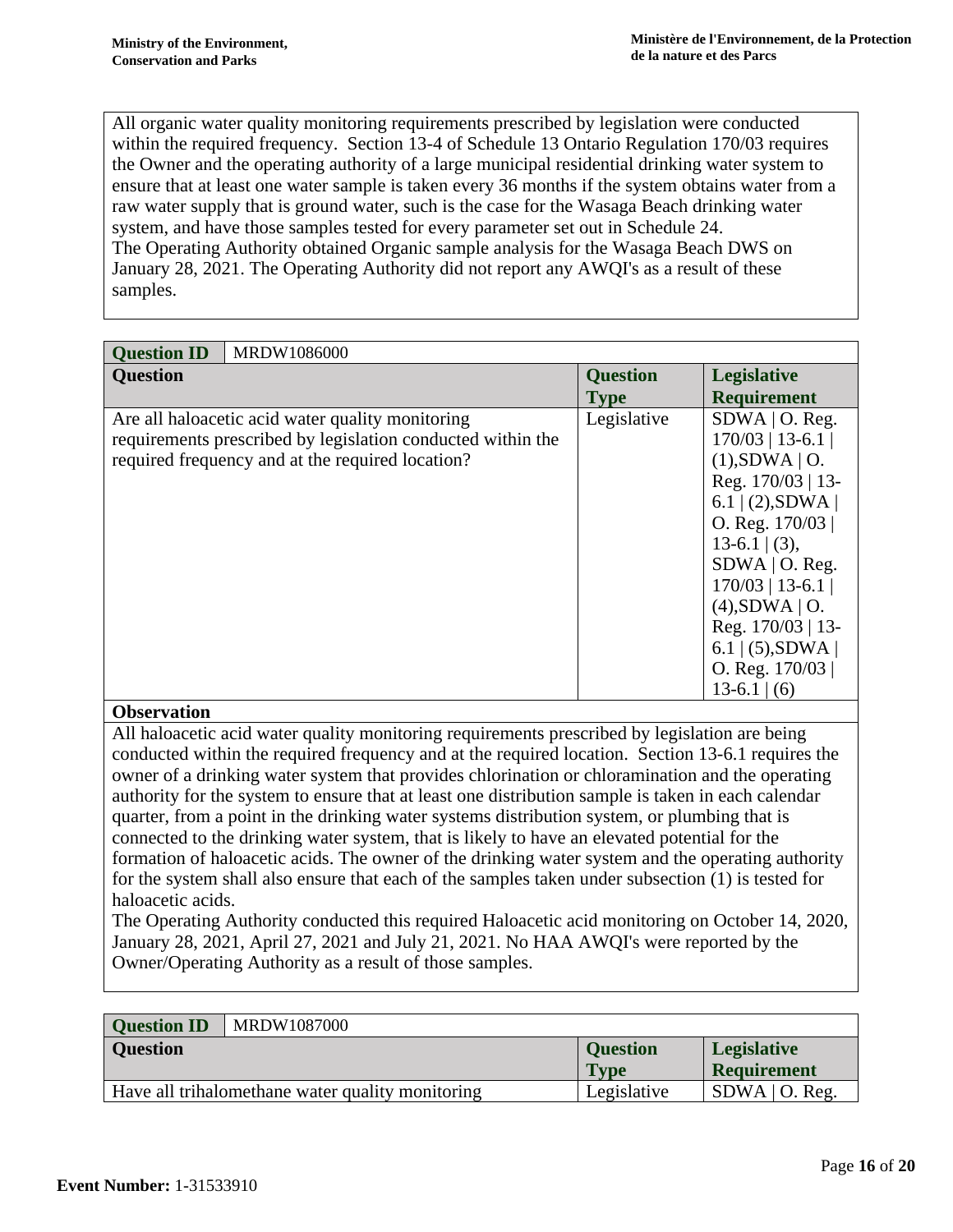| requirements prescribed by legislation been conducted       | $170/03$   13-6   (1) |
|-------------------------------------------------------------|-----------------------|
| within the required frequency and at the required location? |                       |

## **Observation**

All trihalomethane water quality monitoring requirements prescribed by legislation were conducted within the required frequency and at the required location. Section 13-6 of Schedule 13 Ontario Regulation 170/03 requires the Owner and the operating authority of a large municipal residential drinking water system, such as the Wasaga Beach drinking water system, to ensure that at least one distribution sample is taken every 3 months from a point in the drinking-water system's distribution system, or in plumbing that is connected to the drinking water system that is likely to have an elevated potential for the formation of Trihalomethanes (THM's), and tested for Trihalomethanes.

The Operating Authority conducted this required monitoring on October 14, 2020, January 28, 2021, April 27, 2021 and July 21, 2021.

The THM running annual average was below the THM standard of 100ug/L as set out in the ODWQS.

| MRDW1088000<br><b>Question ID</b>                             |                 |                    |
|---------------------------------------------------------------|-----------------|--------------------|
| <b>Question</b>                                               | <b>Question</b> | <b>Legislative</b> |
|                                                               | <b>Type</b>     | <b>Requirement</b> |
| Are all nitrate/nitrite water quality monitoring requirements | Legislative     | $SDWA$   O. Reg.   |
| prescribed by legislation conducted within the required       |                 | $170/03$   13-7    |
| frequency for the DWS?                                        |                 |                    |
| $\mathbf{a}$                                                  |                 |                    |

### **Observation**

All nitrate/nitrite water quality monitoring requirements prescribed by legislation were conducted within the required frequency for the DWS. Section 13~7 of Schedule 13 Ontario Regulation 170/03 requires the Owner and the operating authority of a large municipal residential drinking water system, such as the Wasaga Beach drinking water system, to ensure that at least one distribution sample is taken every 3 months and no more than 120 days from the date of the last sample for Nitrates/Nitrites.

The Operating Authority conducted this required monitoring on October 14, 2020, January 28, 2021, April 27, 2021 and July 21, 2021. All of the Nitrate/Nitrite results provided to the Ministry by the Operating Authority were below the standard of 10 mg/L as set out in the ODWQS.

| <b>Question ID</b>                                                                                 | MRDW1089000                                          |                 |                    |
|----------------------------------------------------------------------------------------------------|------------------------------------------------------|-----------------|--------------------|
| <b>Question</b>                                                                                    |                                                      | <b>Question</b> | <b>Legislative</b> |
|                                                                                                    |                                                      | <b>Type</b>     | <b>Requirement</b> |
|                                                                                                    | Are all sodium water quality monitoring requirements | Legislative     | $SDWA$   O. Reg.   |
| prescribed by legislation conducted within the required                                            |                                                      |                 | $170/03$   13-8    |
| frequency?                                                                                         |                                                      |                 |                    |
| <b>Observation</b>                                                                                 |                                                      |                 |                    |
| All sodium water quality monitoring requirements prescribed by legislation were conducted          |                                                      |                 |                    |
| within the required frequency. Sections 13-8 of Schedule 13 Ontario Regulation 170/03 requires     |                                                      |                 |                    |
| the Owner and the operating authority of a large municipal residential drinking water system, such |                                                      |                 |                    |
| as the Wasaga Beach drinking water system, to ensure that at least one water sample is taken       |                                                      |                 |                    |
| every 60 months and tested for Sodium. The Owner/Operating Authority last conducted Sodium         |                                                      |                 |                    |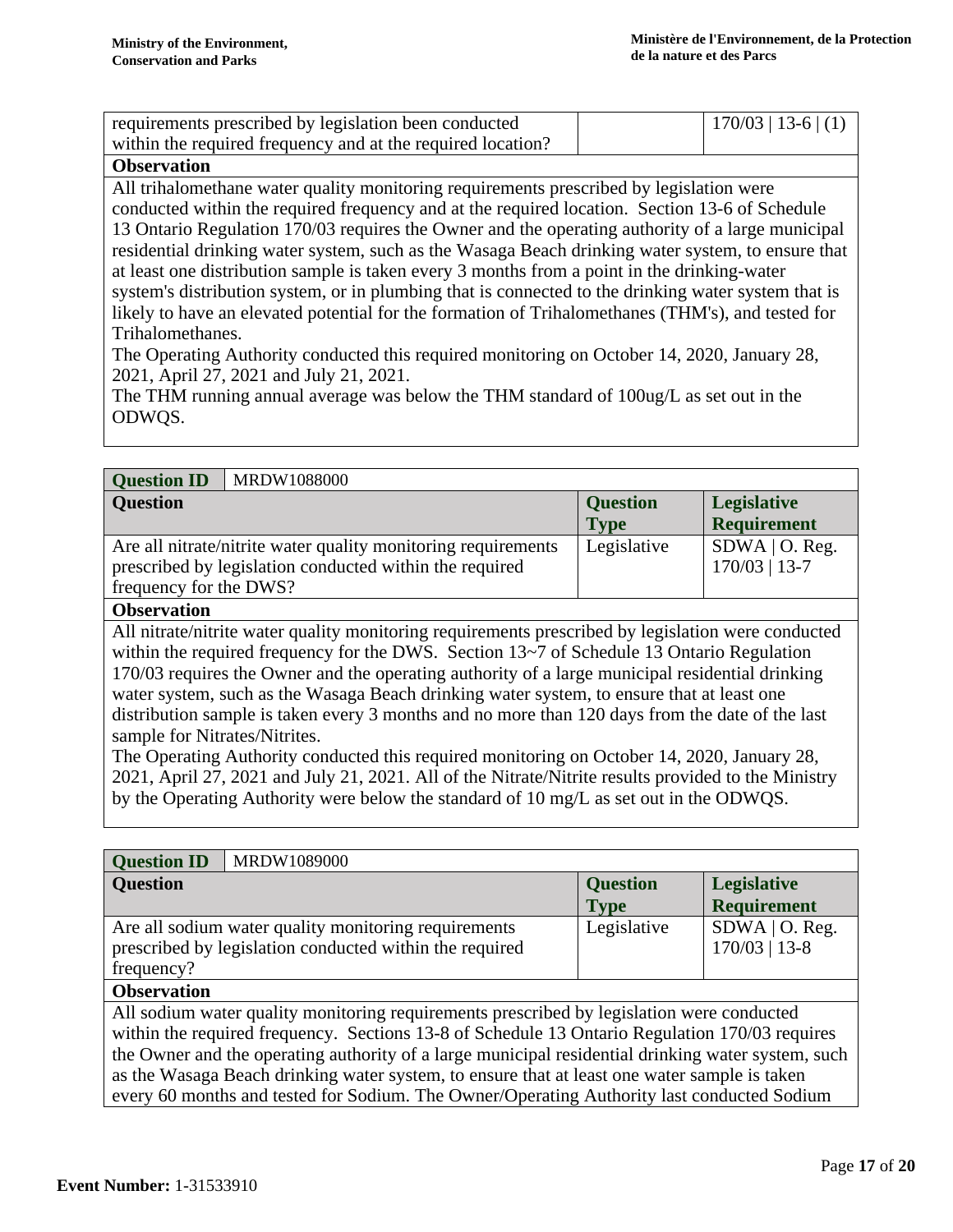sampling on July 3, 2018. The result of the Sodium sample was within the prescribed limits for Sodium. The Owner is not required to conduct Sodium sampling again until July 2023.

| <b>Question ID</b>                                          | MRDW1090000 |                 |                    |
|-------------------------------------------------------------|-------------|-----------------|--------------------|
| <b>Question</b>                                             |             | <b>Question</b> | <b>Legislative</b> |
|                                                             |             | <b>Type</b>     | <b>Requirement</b> |
| Where fluoridation is not practiced, are all fluoride water |             | Legislative     | $SDWA$   O. Reg.   |
| quality monitoring requirements prescribed by legislation   |             |                 | $170/03$   13-9    |
| conducted within the required frequency?                    |             |                 |                    |
| <b>Ohservation</b>                                          |             |                 |                    |

### **Observation**

All fluoride water quality monitoring requirements prescribed by legislation were conducted within the required frequency. Section 13·9 of Schedule 13 Ontario Regulation 170/03 requires the Owner and the operating authority of a large municipal residential drinking water system, such as the Wasaga Beach drinking water system to ensure that at least one water sample is taken every 60 months and tested for Fluoride. The Owner last conducted Fluoride sampling on July 3, 2018. The result of the Fluoride sample was within the prescribed limits for Fluoride. The Owner is not required to obtain a Fluoride sample again until July 2023.

| <b>Question ID</b><br>MRDW1100000                                                                                                                                                           |                 |                    |
|---------------------------------------------------------------------------------------------------------------------------------------------------------------------------------------------|-----------------|--------------------|
| <b>Question</b>                                                                                                                                                                             | <b>Question</b> | <b>Legislative</b> |
|                                                                                                                                                                                             | <b>Type</b>     | <b>Requirement</b> |
| Did any reportable adverse/exceedance conditions occur                                                                                                                                      | Information     | Not Applicable     |
| during the inspection period?                                                                                                                                                               |                 |                    |
| <b>Observation</b>                                                                                                                                                                          |                 |                    |
| There were no reportable adverse/exceedances during the inspection period. The<br>Owner/Operating Authority did not report any AWQI's for the Wasaga Beach DWS during the<br>review period. |                 |                    |

| <b>Question ID</b><br>MRDW1117000                    |                 |                    |  |
|------------------------------------------------------|-----------------|--------------------|--|
| <b>Question</b>                                      | <b>Question</b> | <b>Legislative</b> |  |
|                                                      | <b>Type</b>     | <b>Requirement</b> |  |
| Are there any other DWS related items that should be | Information     | Not Applicable     |  |
| recognized in this report?                           |                 |                    |  |
| <b>Observation</b>                                   |                 |                    |  |

### **Observation**

The following items are noted as being relevant to the Drinking Water System: The Operating Authority advised the Ministry of two notifications of non compliance for the Wasaga Beach DWS during the inspection review period.

The first notification of non compliance was for the temporary loss of post chlorine monitoring at the Jenetta pump house. On August 18, 2021 at approximately 940hrs the Jenetta post-Cl2 Analyzer was undergoing calibrations and had been placed in "Calibration Mode". Operations staff did not complete the calibration process, which locked in the current reading until it was discovered on August 19th at 1155hrs. The reading before the calibration was 1.36 mg/L and 1.66 mg/L once restored; during this period no chlorine related alarms were triggered. The pre-chlorine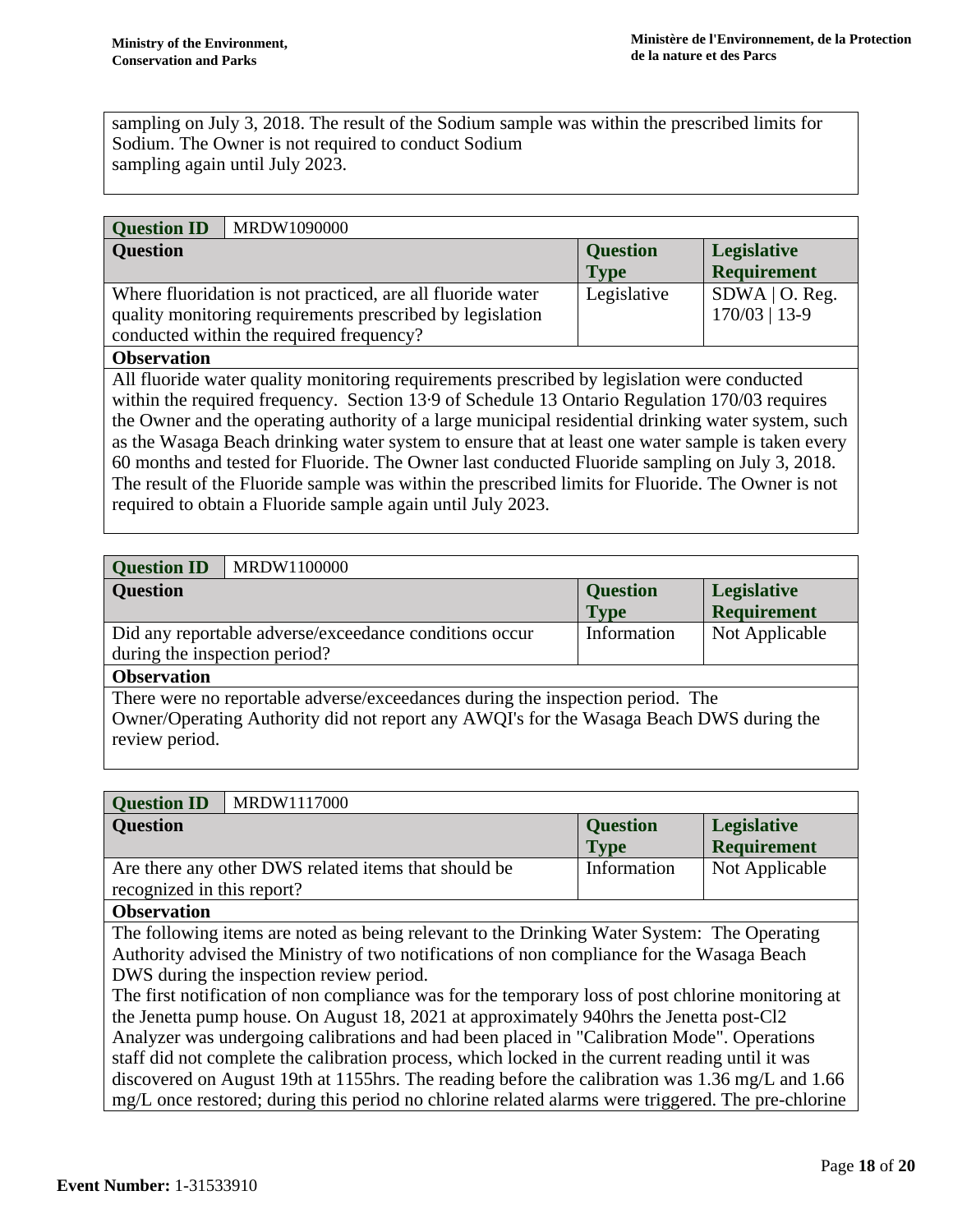analyzer remained active during this time and did not lower past 2.53 mg/L. As well, the 24/7 distribution Cl2 monitoring at the Wasaga Beach WWTP maintained an adequate chlorine residual throughout the incident.

Corrective actions taken by the Operating Authority included; Normal functions were immediately restored upon discovery; OCWA is exploring the option to have "Calibration Mode" have a timeout such that it is restored to normal functions after a set period and refreshers have been given to Operations staff on calibration procedures.

The second notification of non compliance was that upon the Operator reviewing their monthly data checks, that both Turbidity and Raw Water Well levels were taken outside of the monthly requirement of 20 to 40 days at both the Powerline Road and Jenetta pump house locations. These readings were obtained 41 and 42 days respectively.

Corrective actions taken by the Operating Authority includes; the Work Order being altered to provide additional information on timelines of completion.

- The Work Order will now generate on a timeline of 20 days after the previous was completed instead of generated on the 1st of the month to be more "up front" about reminding the Operator that the time sensitive aspect has begun.

- The Work Order has been altered to include a descriptor "Must be completed in 20d"

- The Work Order will be marked in red to highlight it needs to be completed in a timely manner - A new "portlet" is being made, currently in testing, that will summarize all time-sensitive Work Orders for the Operations staff.

No further actions were recommended by the Ministry and no further notifications of non compliance in regards to these issues have been reported by the Operating Authority.

| <b>Question ID</b>                                            | MRDW1059000 |                 |                    |
|---------------------------------------------------------------|-------------|-----------------|--------------------|
| <b>Question</b>                                               |             | <b>Question</b> | <b>Legislative</b> |
|                                                               |             | <b>Type</b>     | <b>Requirement</b> |
| Do the operations and maintenance manuals contain plans,      |             | Legislative     | $SDWA$   O. Reg.   |
| drawings and process descriptions sufficient for the safe and |             |                 | $128/04$   28      |
| efficient operation of the system?                            |             |                 |                    |
|                                                               |             |                 |                    |

### **Observation**

The operations and maintenance manuals contained plans, drawings and process descriptions sufficient for the safe and efficient operation of the system. The Operating Authority's Operations & Maintenance manuals for the Wasaga Beach DWS that were reviewed as part of this inspection, appear to provide sufficient information/guidance for the safe and efficient operation of the Wasaga Beach DWS. Operations and Maintenance Manuals are updated on a regular basis as required.

| <b>Ouestion ID</b> | MRDW1061000 |                 |                    |
|--------------------|-------------|-----------------|--------------------|
| <b>Ouestion</b>    |             | <b>Ouestion</b> | <b>Legislative</b> |
|                    |             | <b>Type</b>     | <b>Requirement</b> |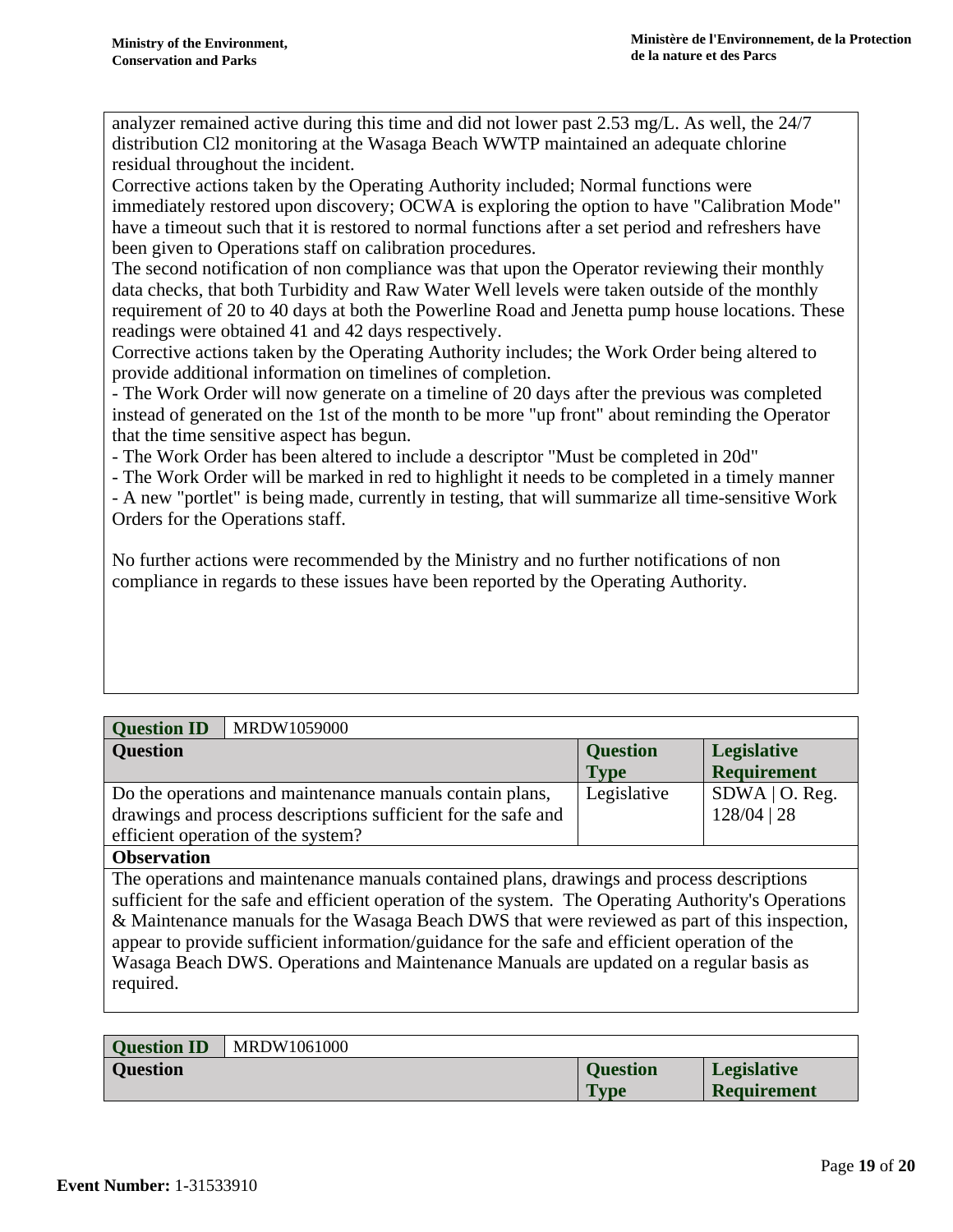| Are logbooks properly maintained and contain the required                 | Legislative | $SDWA$   O. Reg.     |
|---------------------------------------------------------------------------|-------------|----------------------|
| information?                                                              |             | $128/04$   27   (1), |
|                                                                           |             | $SDWA$   O. Reg.     |
|                                                                           |             | $128/04$   27   (2), |
|                                                                           |             | $SDWA$   O. Reg.     |
|                                                                           |             | $128/04$   27   (3), |
|                                                                           |             | $SDWA$   O. Reg.     |
|                                                                           |             | $128/04$   27   (4), |
|                                                                           |             | $SDWA$   O. Reg.     |
|                                                                           |             | $128/04$   27   (5), |
|                                                                           |             | $SDWA$   O. Reg.     |
|                                                                           |             | $128/04$   27   (6), |
|                                                                           |             | $SDWA$   O. Reg.     |
|                                                                           |             | $128/04$   27   (7)  |
| <b>Observation</b>                                                        |             |                      |
| Logbooks were properly maintained and contained the required information. |             |                      |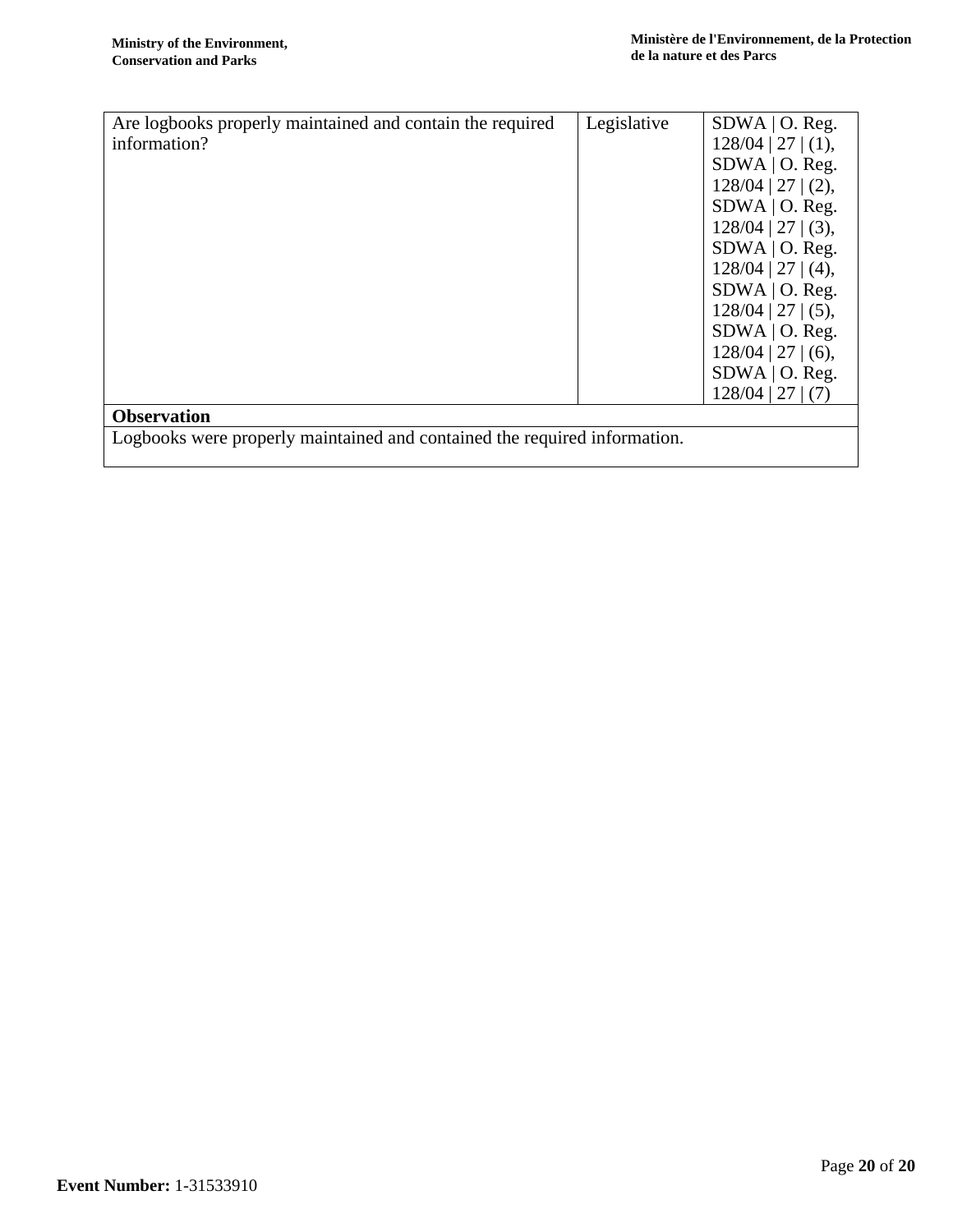|                                         | <b>DWS Name:</b> WASAGA BEACH DRINKING WATER SYSTEM       |
|-----------------------------------------|-----------------------------------------------------------|
| <b>DWS Number: 220002137</b>            |                                                           |
|                                         | <b>DWS Owner: CORPORATION OF THE TOWN OF WASAGA BEACH</b> |
| <b>Municipal Location: WASAGA BEACH</b> |                                                           |
|                                         | Regulation: O.REG. 170/03                                 |
|                                         | <b>DWS Category: DW Municipal Residential</b>             |
| <b>Type of Inspection: Focused</b>      |                                                           |
| Inspection Date: Sep-14-2021            |                                                           |
|                                         | Ministry Office: Barrie District Office                   |

#### **Maximum Risk Rating:** 458

| <b>Inspection Module</b>        | <b>Non Compliance Rating</b> |
|---------------------------------|------------------------------|
| Source                          | 0 / 14                       |
| <b>Capacity Assessment</b>      | 0/30                         |
| <b>Treatment Processes</b>      | 0/193                        |
| <b>Operations Manuals</b>       | 0/28                         |
| Logbooks                        | 0/18                         |
| Certification and Training      | 0 / 42                       |
| <b>Water Quality Monitoring</b> | 0/112                        |
| Reporting & Corrective Actions  | 0/21                         |
| <b>Overall - Calculated</b>     | 0 / 458                      |

**Inspection Risk Rating: 0.00%**

**Final Inspection Rating: 100.00%**